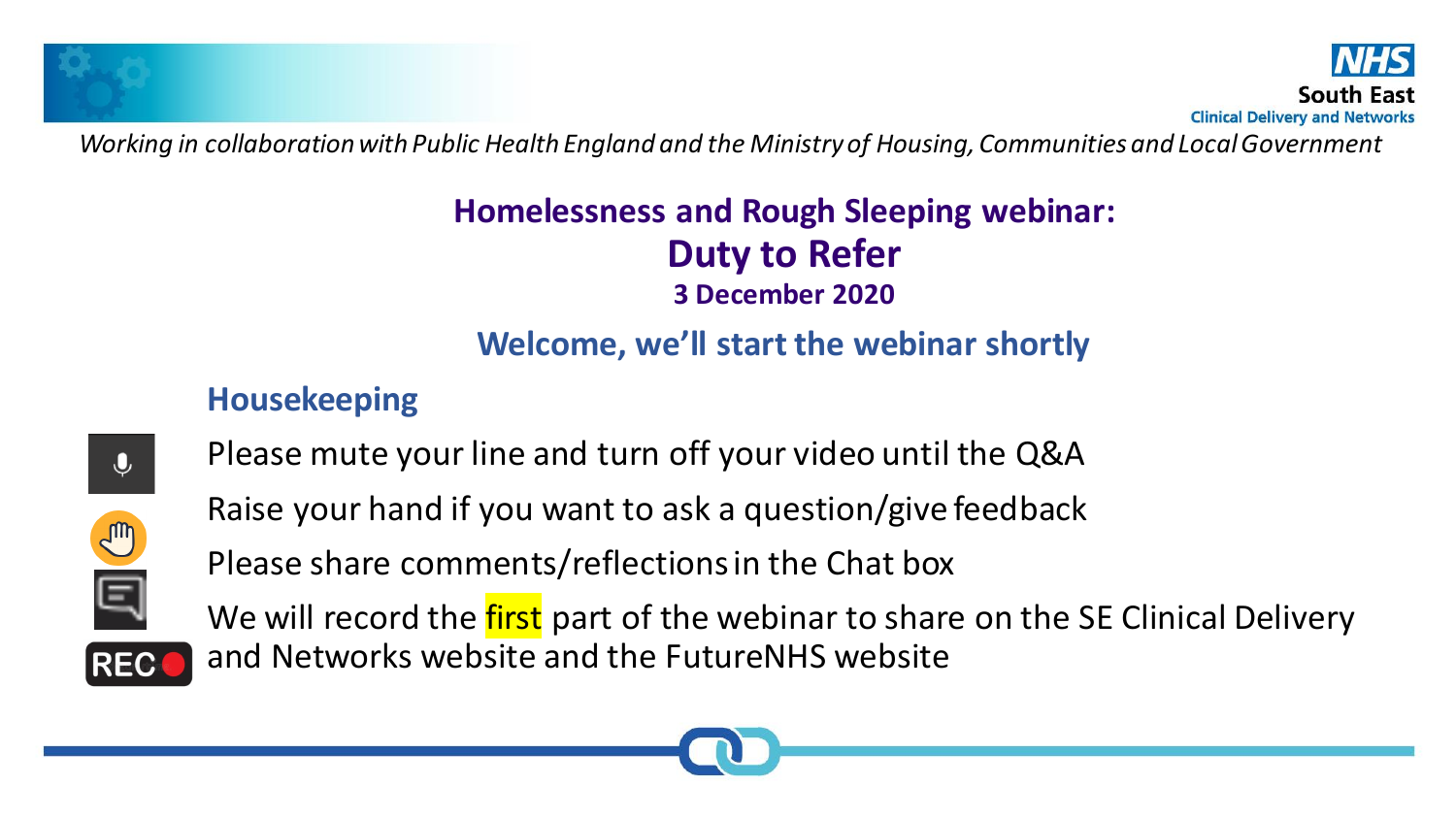



| <b>Agenda - Duty to Refer</b> |                                           |                                                                                                            |
|-------------------------------|-------------------------------------------|------------------------------------------------------------------------------------------------------------|
| 11.30                         | Welcome and introductions                 | Emma Seria-Walker, PHE                                                                                     |
| 11.35                         | Homelessness Reduction Act: Duty to Refer | Jane Cook, Health and Homelessness Adviser, MHCLG                                                          |
| 11.45                         | <b>Vulnerable Adult Support Team</b>      | Sarah Charters, Consultant Nurse Emergency Care<br>(Vulnerable Adults), University Hospital of Southampton |
| 12.10                         | <b>MHCLG update</b>                       | Zsofia Imre, MHCLG                                                                                         |
| 12.15                         | PHE update                                | Emma Seria-Walker, PHE                                                                                     |
| 12.20                         | <b>National NHS update</b>                | Debbie Kennedy, NHSE/I                                                                                     |
| 12.25                         | Q&A, discussion and AOB                   | All                                                                                                        |
| 12.30                         | Close                                     |                                                                                                            |

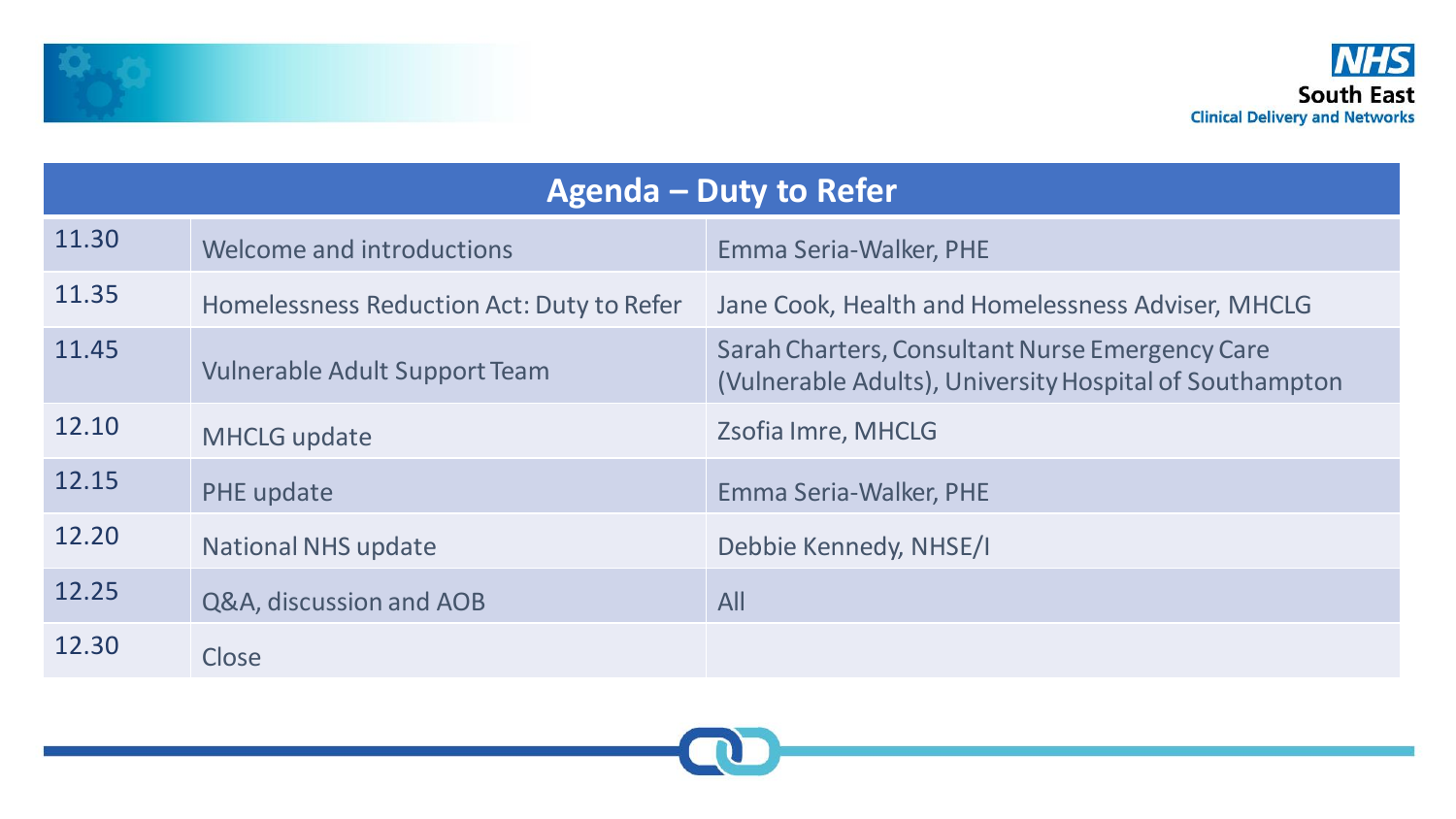

## **Homeless Reduction Act – Duty to Refer**

**Jane Cook Health & Homelessness Adviser M.H.C.L.G.**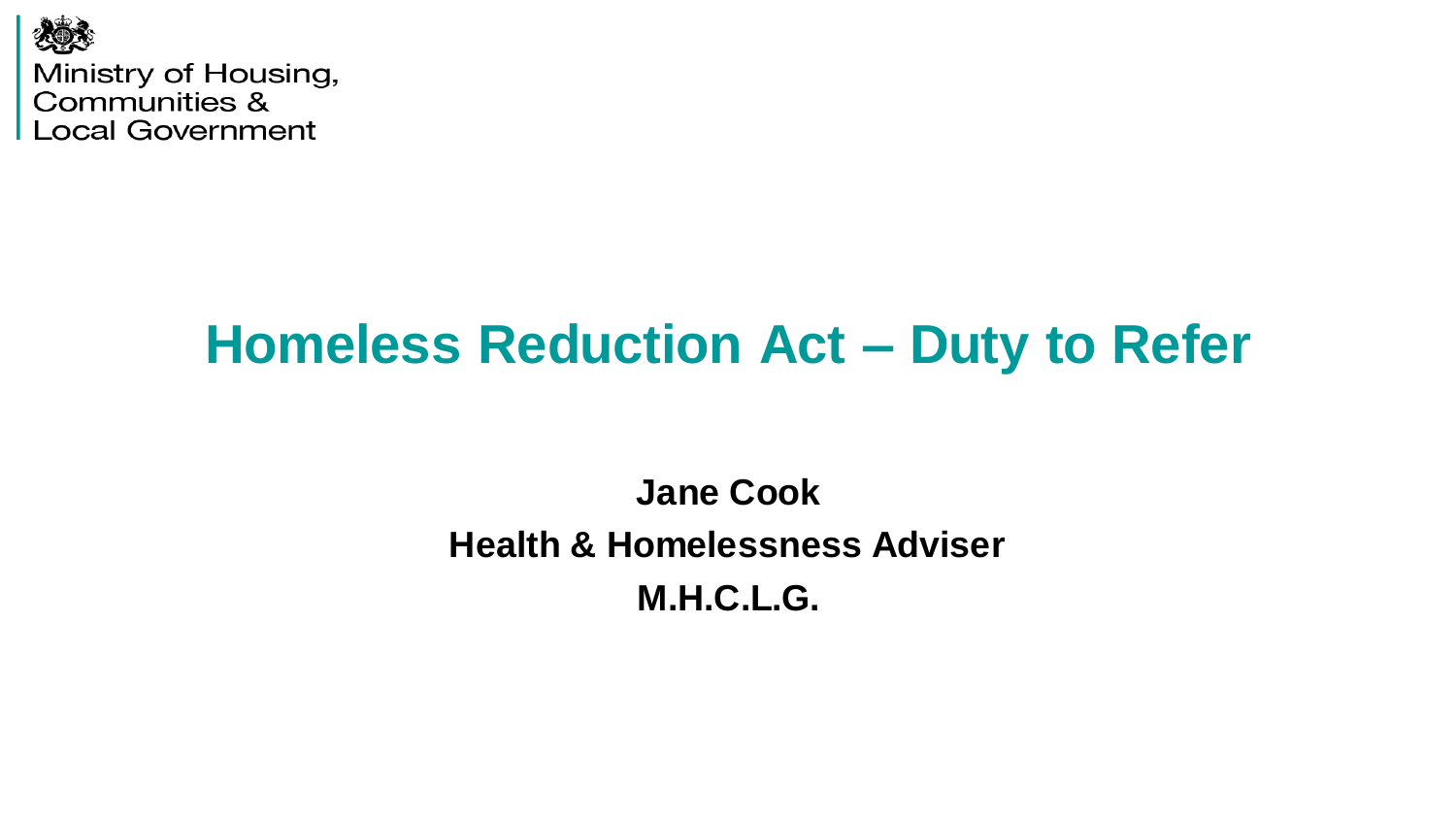

### HRA – DTR

### **Definitions:**

#### Homelessness

A person who has is threatened with homelessness where they are likely to become homeless within 56 days, or have been served with a valid notice under Section 21 of the Housing Act 1988 by their landlord which expires within 56 days

- People sleeping rough
- Single homeless people and families living in hostels, temporary accommodation or Bed & Breakfast hotels
- 'Hidden homeless' sofa surfers
- Chronically insecurely housed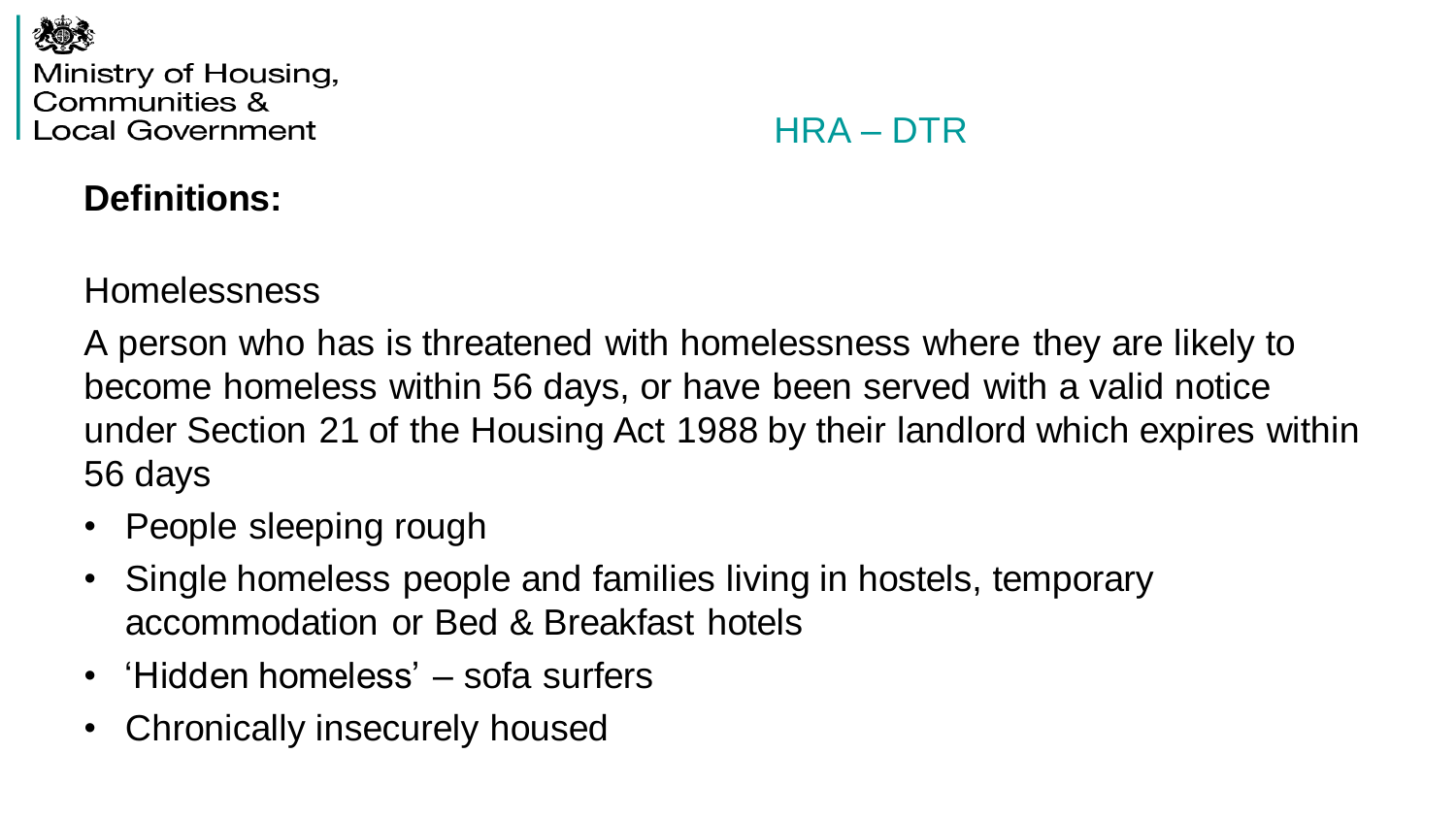



### **Why it is important:**

May be vulnerable due to:

- Personal issues
- Systems
- Health needs both physical and mental health issues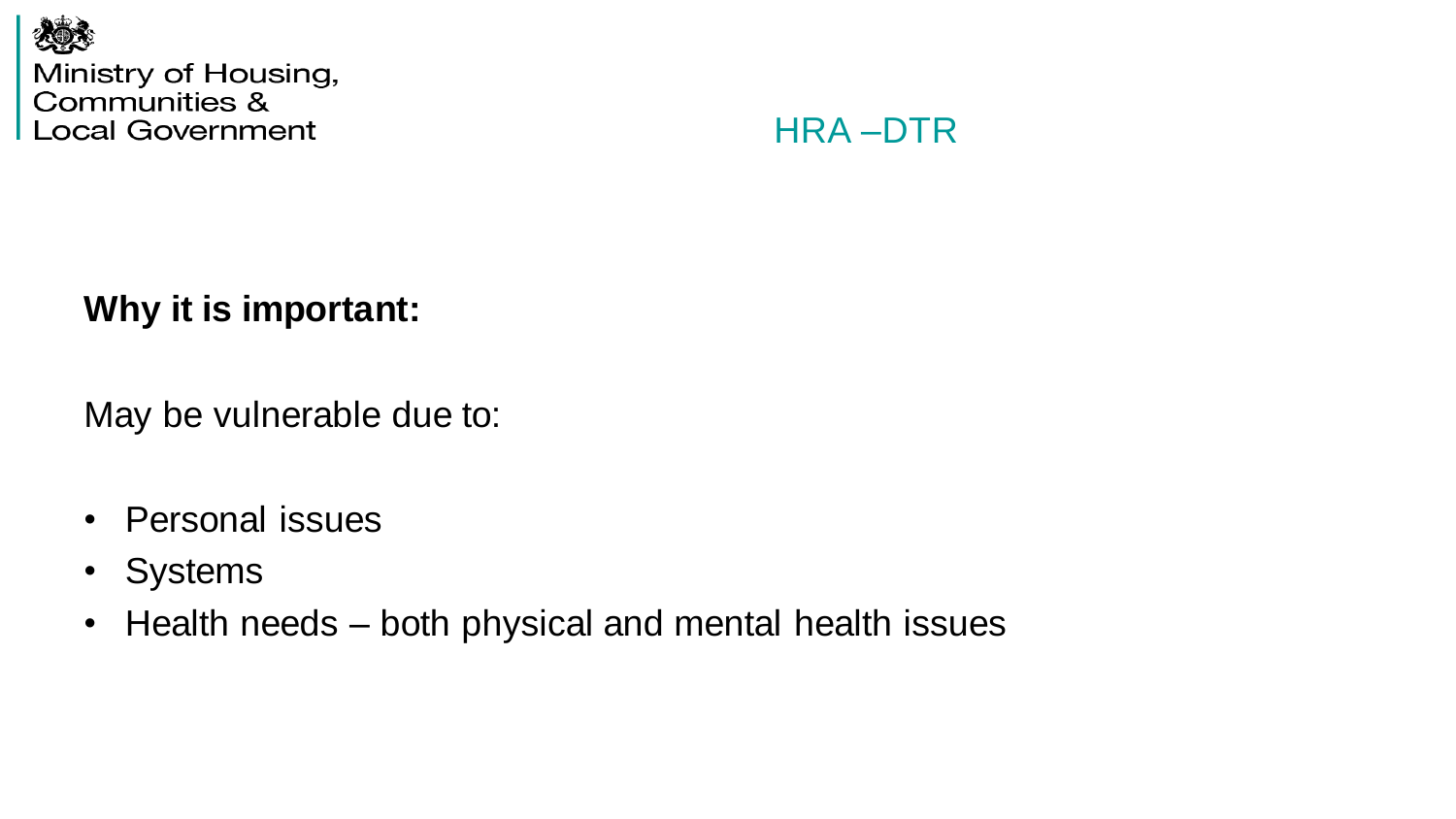

#### HRA – DTR

The Homeless Reduction Act 2017 (HRA) reformed England's homelessness legislation creating new statutory duties. Brought in to force on 3<sup>rd</sup> April 2018 and became effective from 1st October 2018.

Duties placed on local housing authorities to intervene at earlier stages to: prevent homelessness in their areas relieve homelessness for single homeless people, regardless of priority need,

intentional homelessness

To help person or household to get access to homelessness services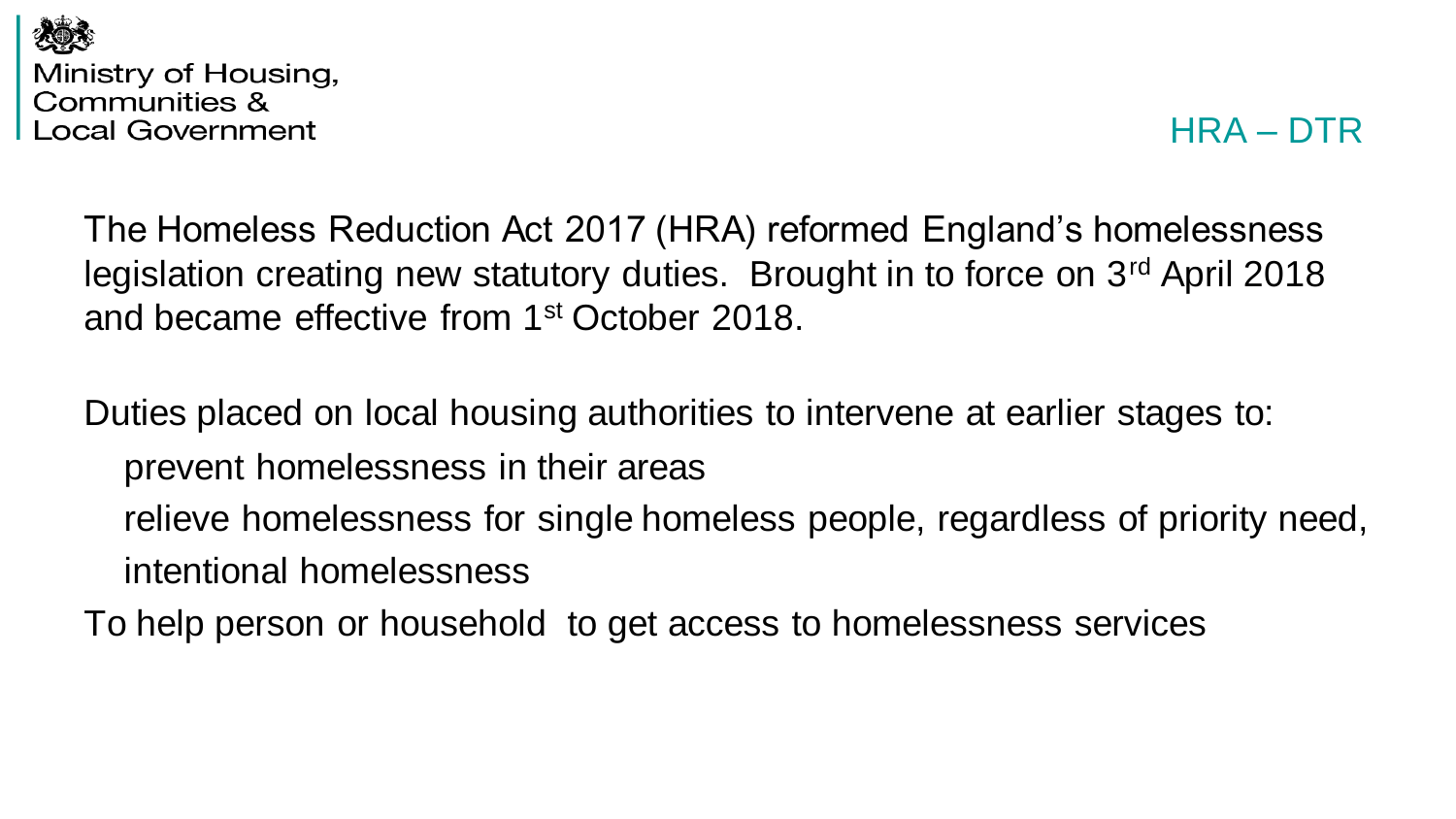

### HRA – DTR

The Act introduced a **legal duty** on specified public authorities to refer service users who they think may be homeless or threatened with homelessness within 56 days to local authority homelessness/housing options teams:

- Criminal justice institutions/services
- Jobcentres Plus
- Social services authorities
- Members of the regular armed forces
- **Emergency departments**
- **Urgent treatment centres**
- **Hospitals – providing inpatient services**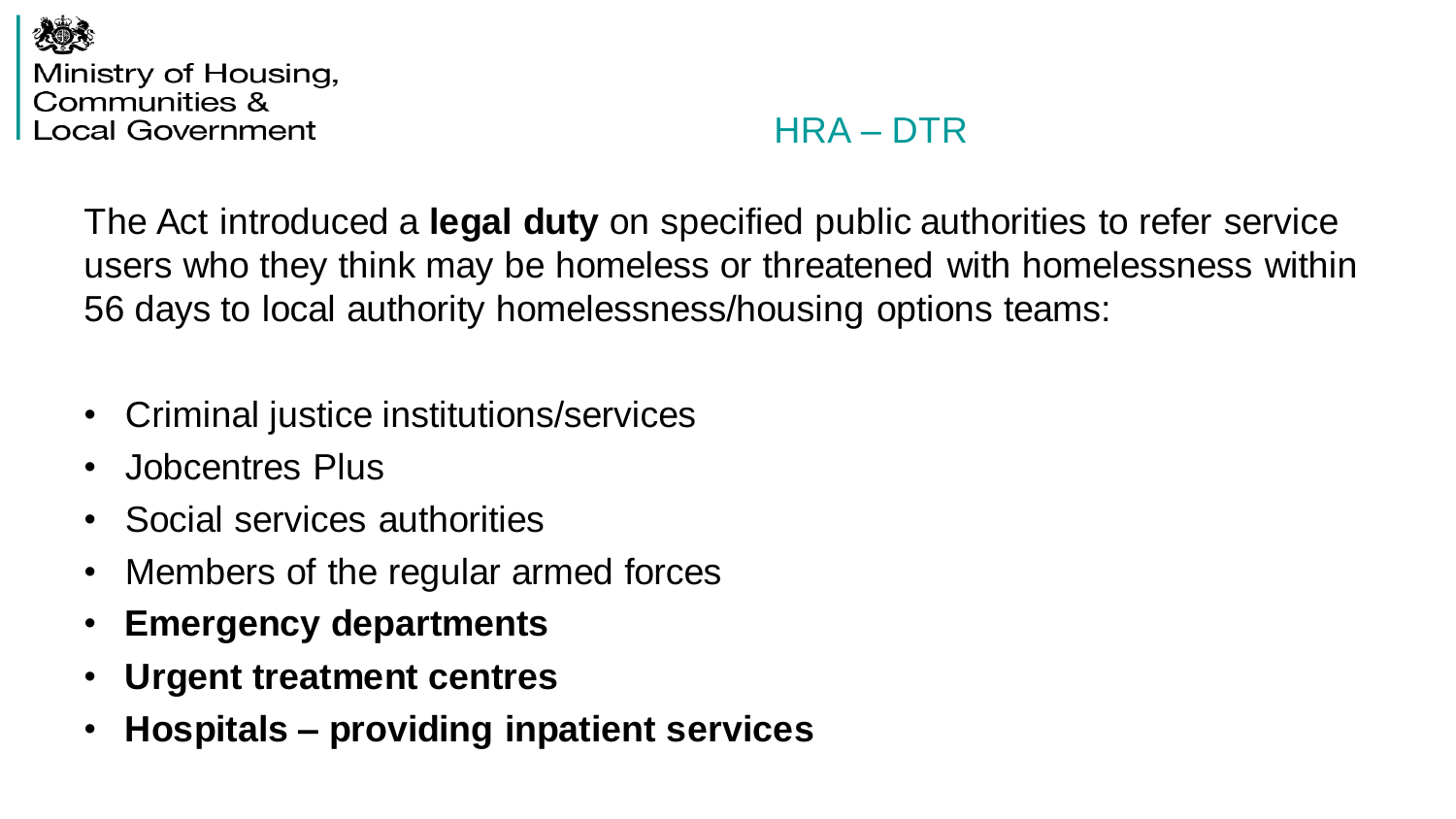

#### HRA - DTR

What is needed

- 1. Identify a person's housing status either disclosed or if you consider a person to be homeless
- 2. Identify which local housing authority they want to be referred to
- 3. Obtain their consent to make a referral to housing as they are homeless or at risk of homelessness
- 4. Complete the referral form or send an email or make a phone call to relevant housing authority

Think – Ask - Refer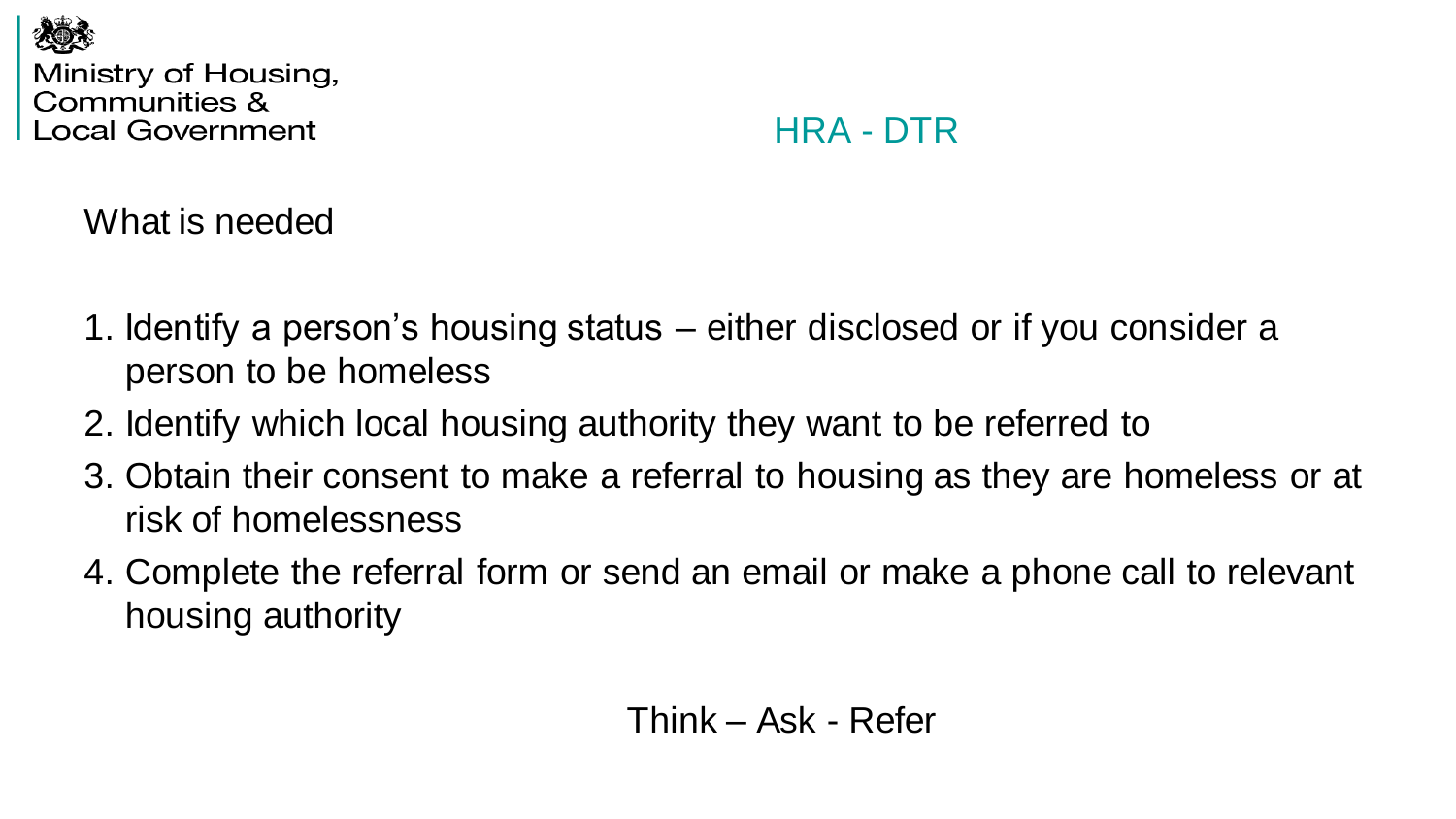

#### HRA – DTR

Questions for frontline workers to ask - do they have :

- 1. have somewhere safe to stay when discharged / where are they currently staying
- 2. experienced domestic abuse or other threats/violence
- 3. any debt problems
- 4. problems with a landlord threatened with eviction
- 5. a history of being in care, armed forces or prison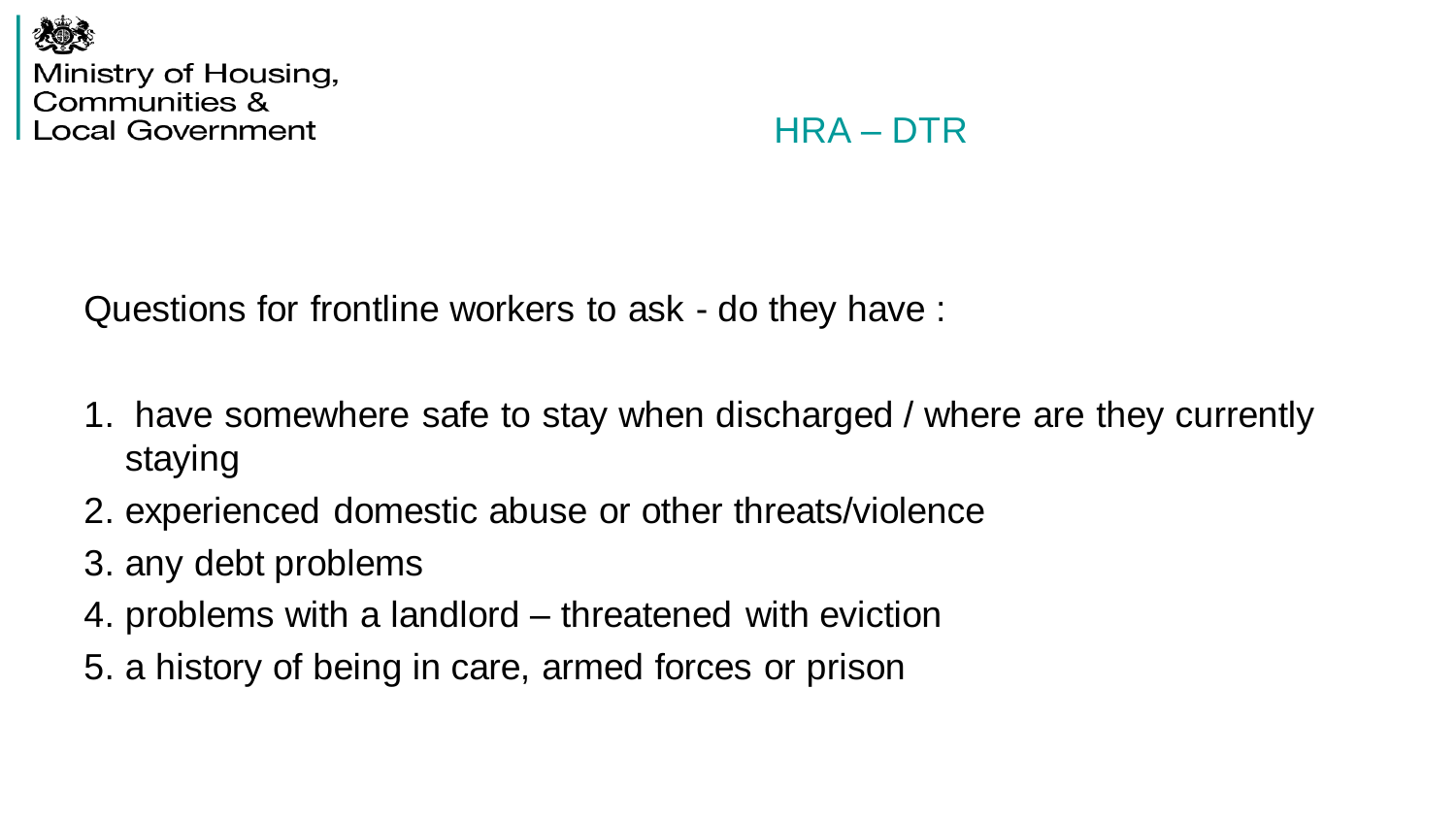

#### HRA – DTR

What needs to be in a referral (as a minimum):

- 1. Individual's name
- 2. Individual contact details
- 3. Agreed reason for the referral (are homeless or threatened with homelessness)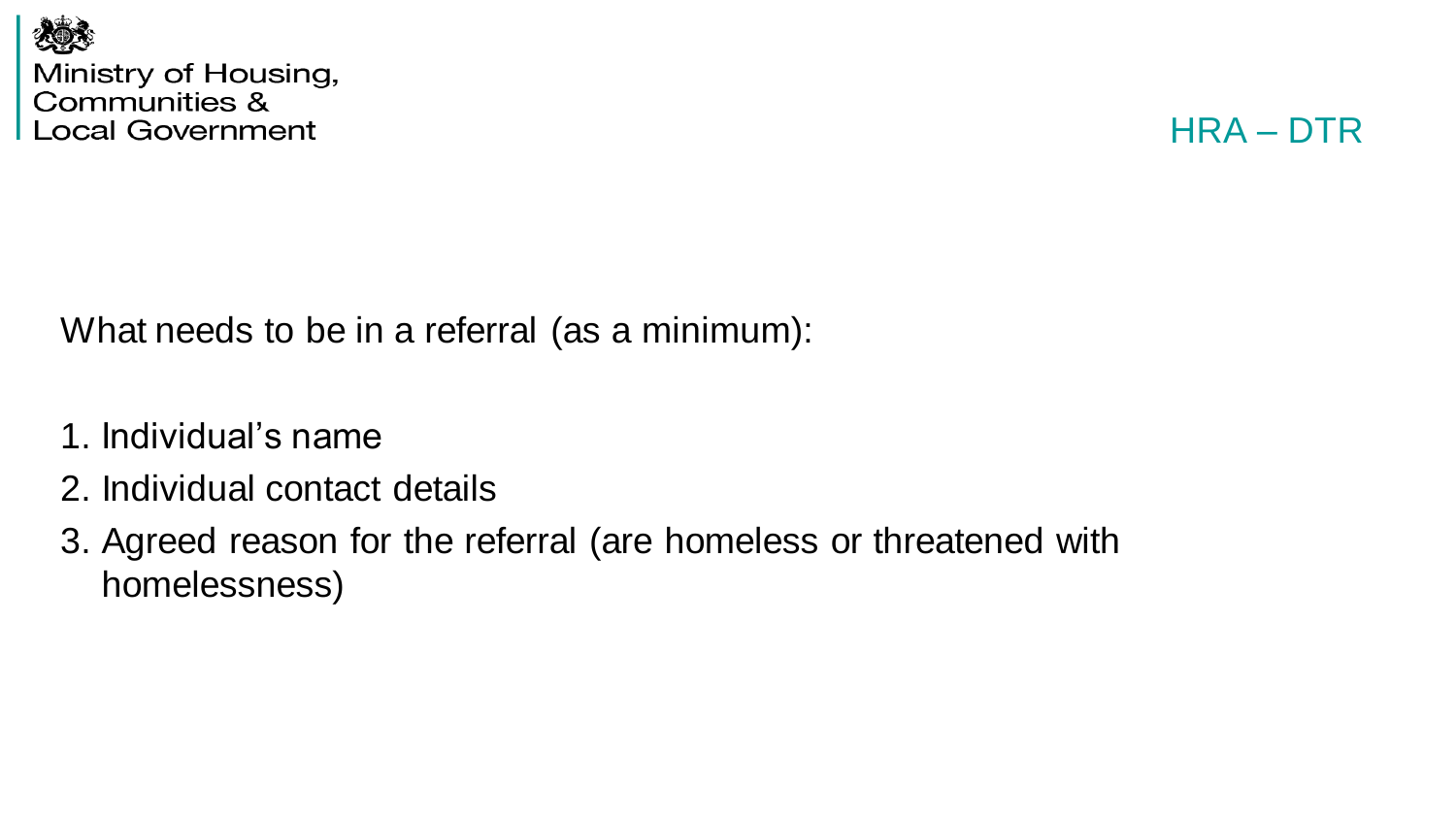

HRA – DTR

Process in place:

1. Services work together to design the referral process 2. Have a single point of contact for referrals 3. Make referral as early as possible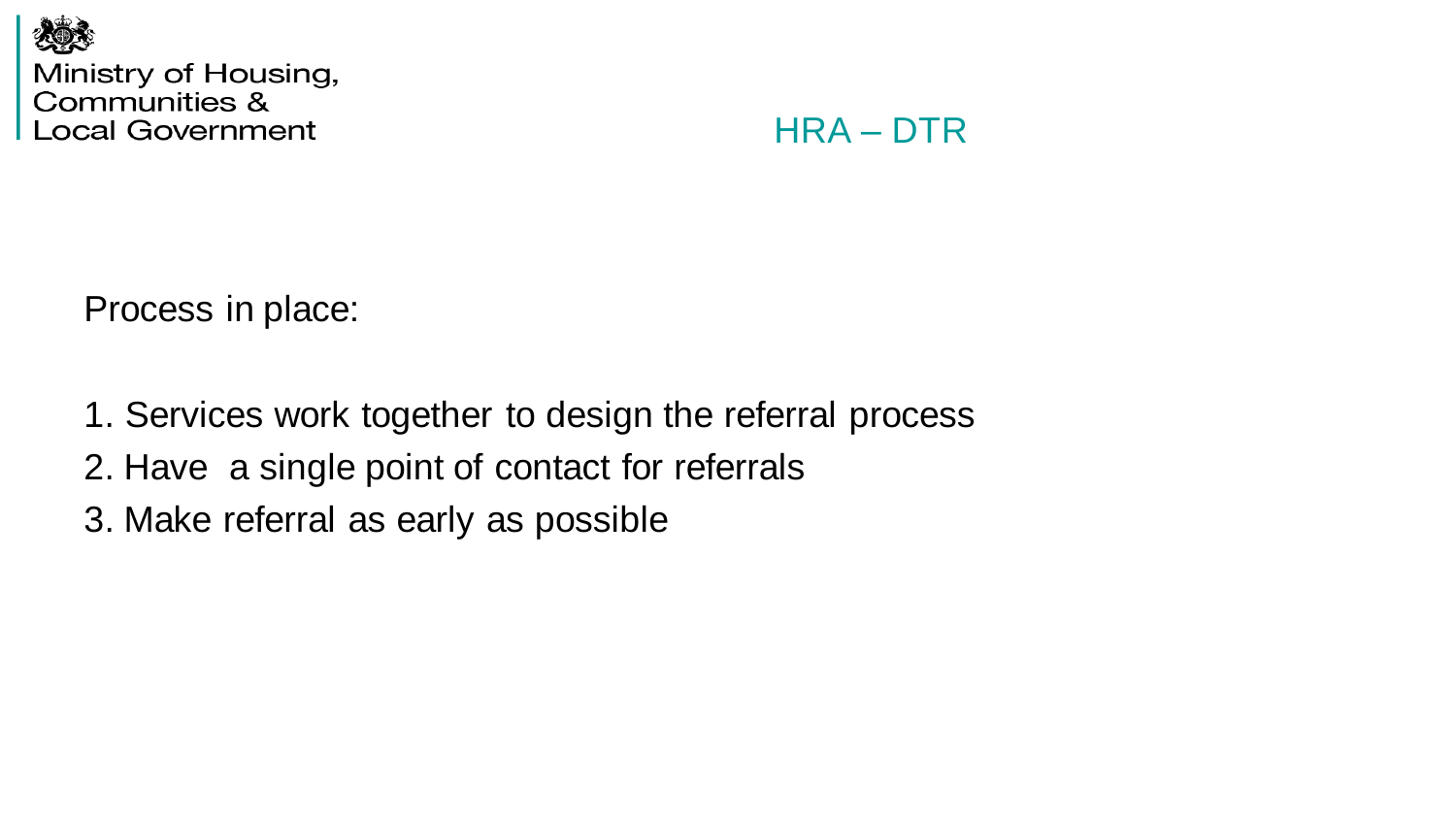

#### HRA – DTR

<https://www.e-lfh.org.uk/programmes/tackling-homelessness/>

**[Jane.Cook@communities.gov.uk](mailto:Jane.Cook@communities.gov.uk)**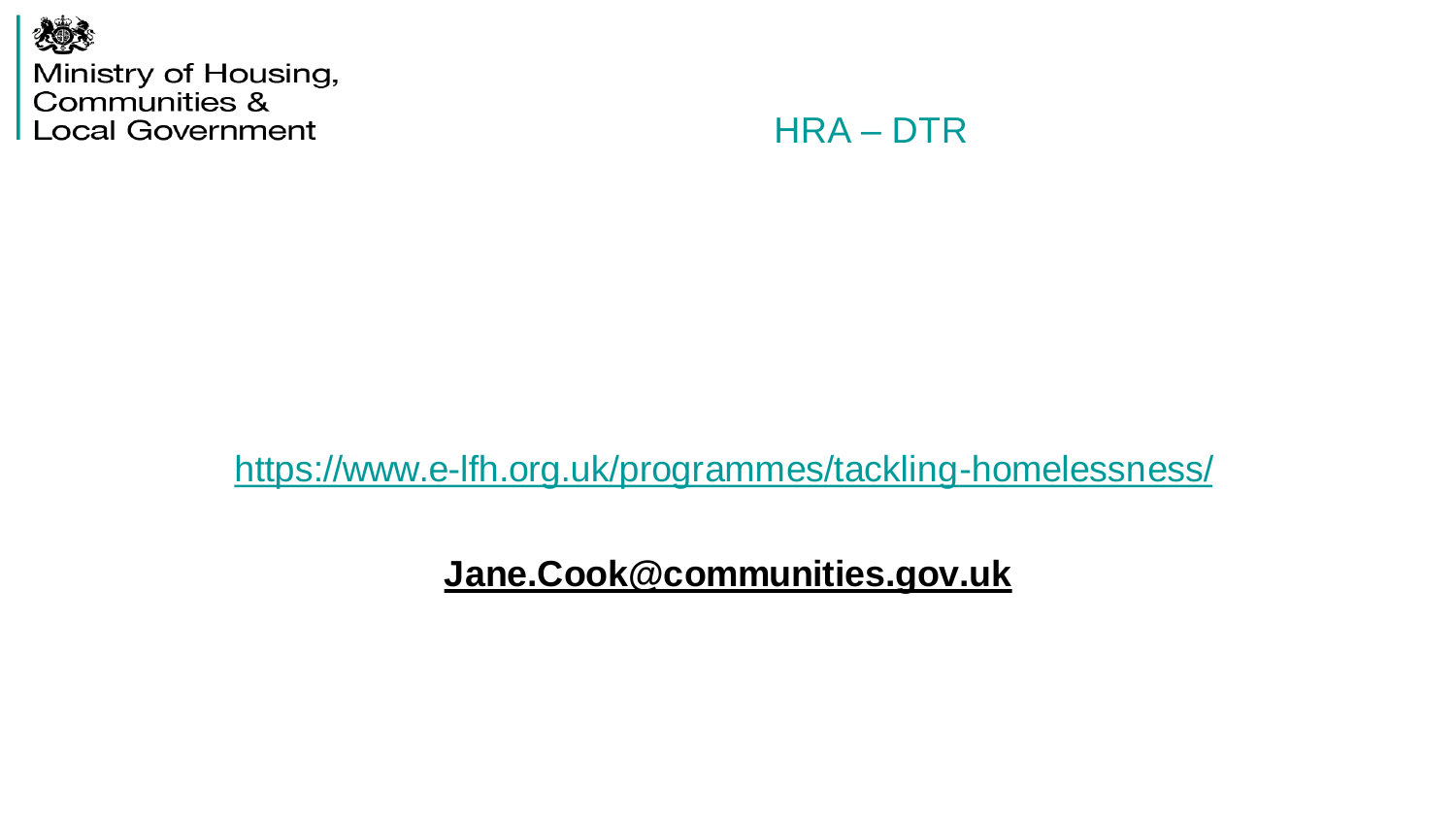## Vulnerable Adult Support Team

Sarah Charters

## Consultant Nurse Emergency Care (Vulnerable Adults)





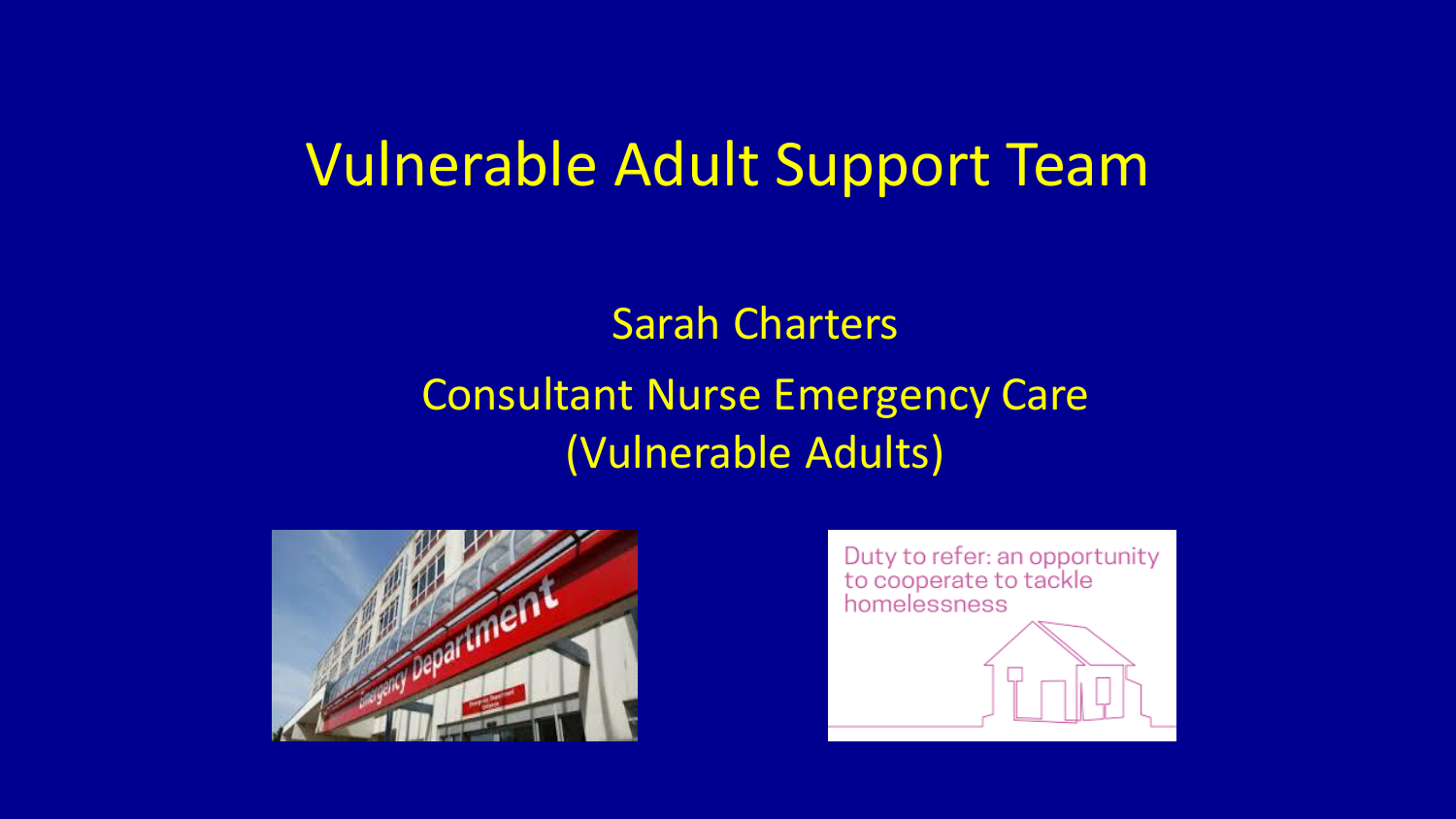## Background

- Trainee consultant nurse / Entrepreneurial module
- Consultant Nurse post
- Education
- Protocols / guidelines / pathways
- Transient staff
- Complexity
- Frequency of contact
- Lack of time
- Fast-paced environment



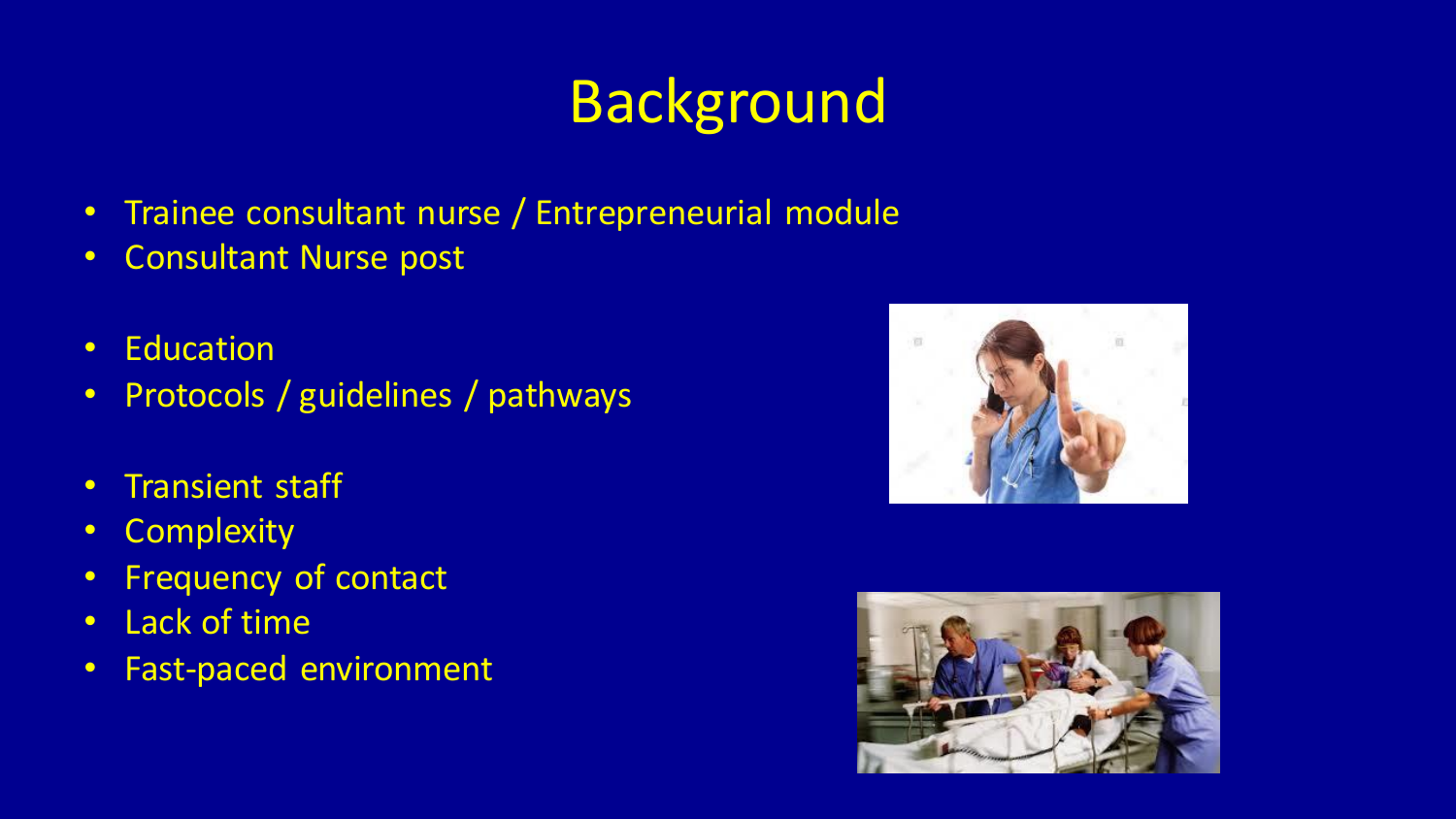## Solution



One-year pilot of VAST

Immediate success with clinical team Positive evaluation from community partners Increased referrals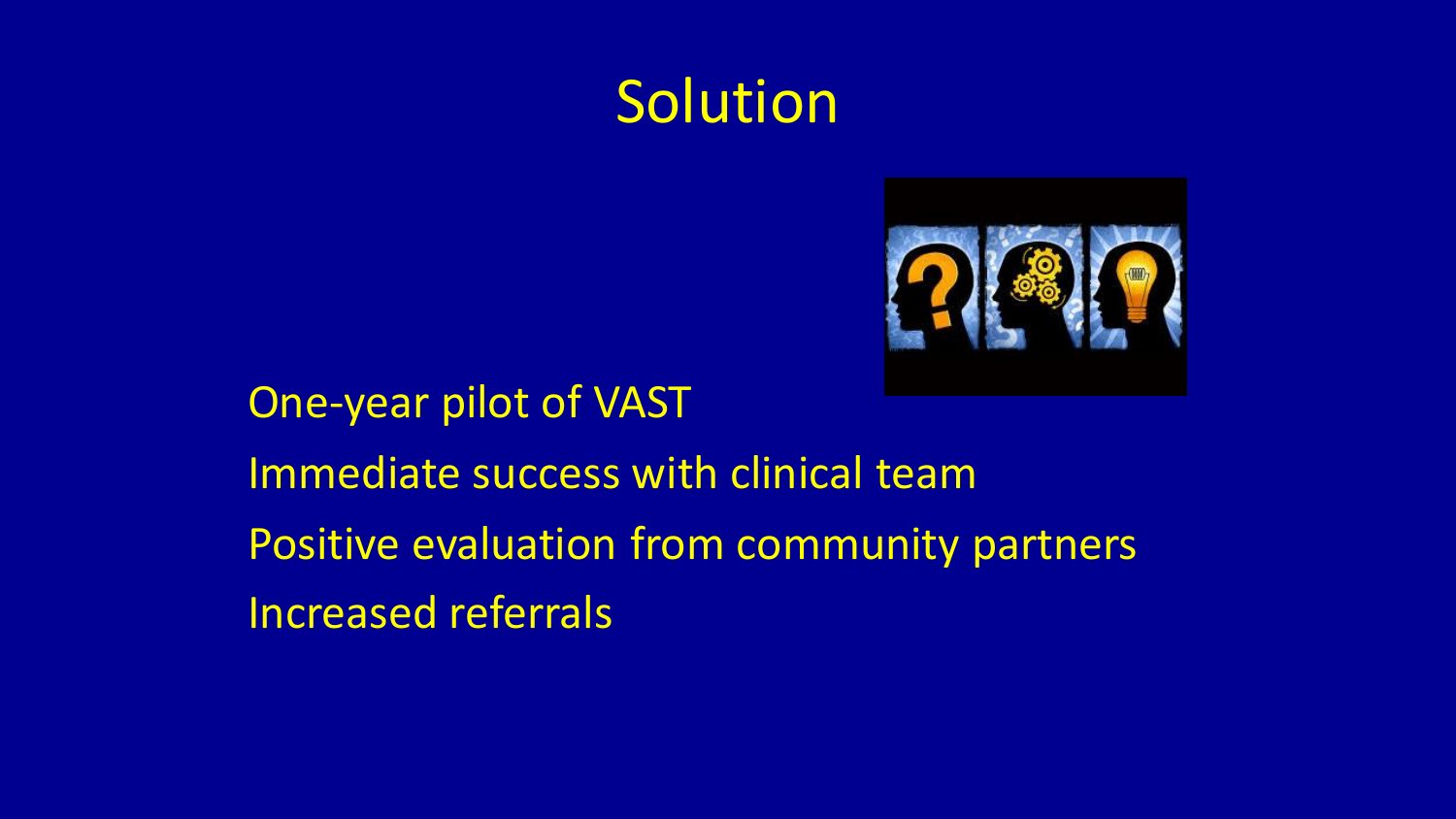## Funding



- Commissioner support
- LAA stretch target innovation fund
- Multiple financial fixed terms
- Mental health Pump Prime fund x 2
- Commissioned service
- UHS financial commitment
- Team sit within ED nursing budget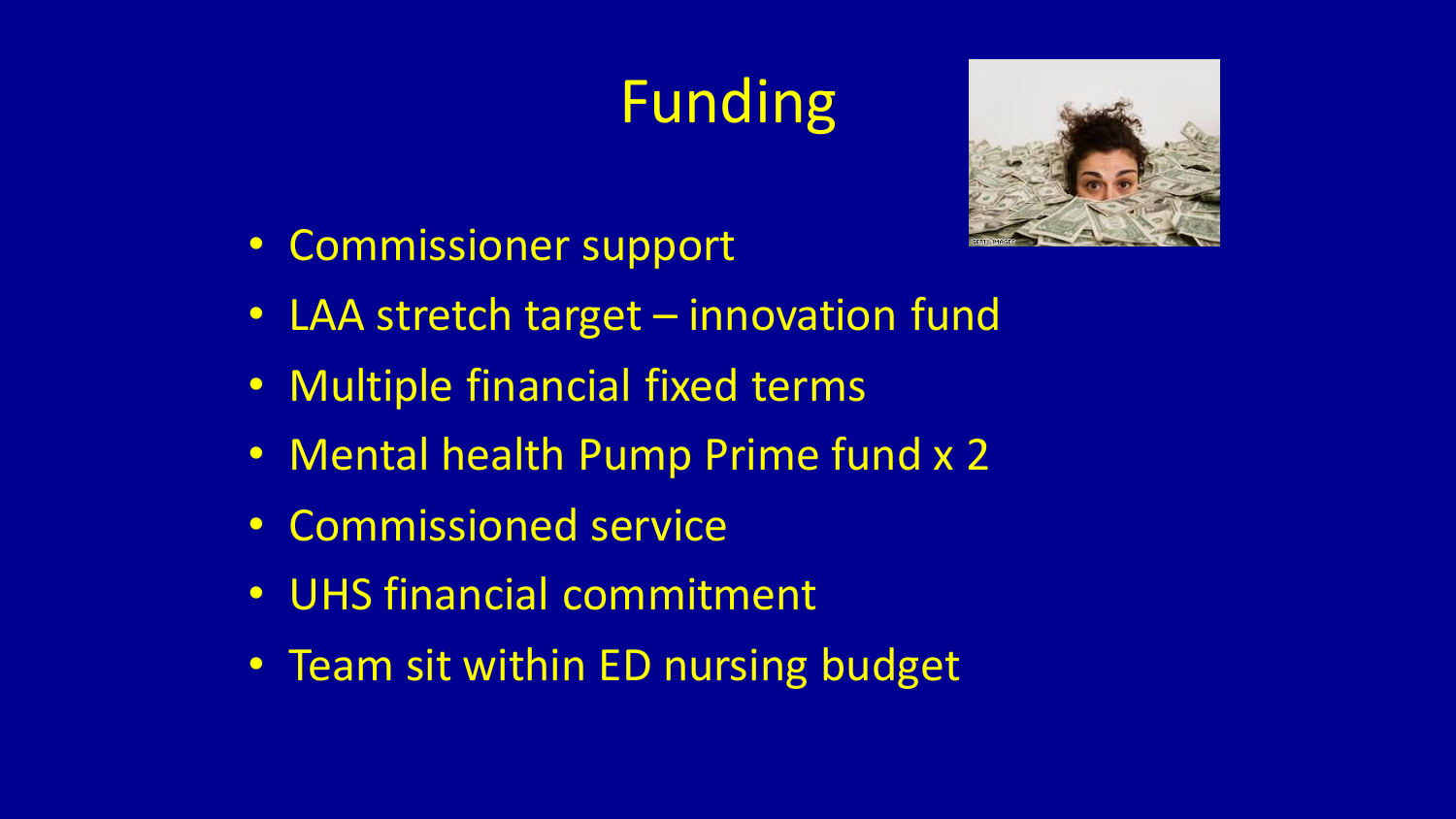## Team Structure

- Consultant Nurse 1WTE
- Vulnerable adult assistant practitioner 1.6WTE
- Vulnerable adult support worker 3.8WTE
- Supported by operational Band 6/7
- *High Intensity Service User Clinical Lead*
- *High Intensity Service User Coordinator*
- *Mental Health High Intensity Service User Lead*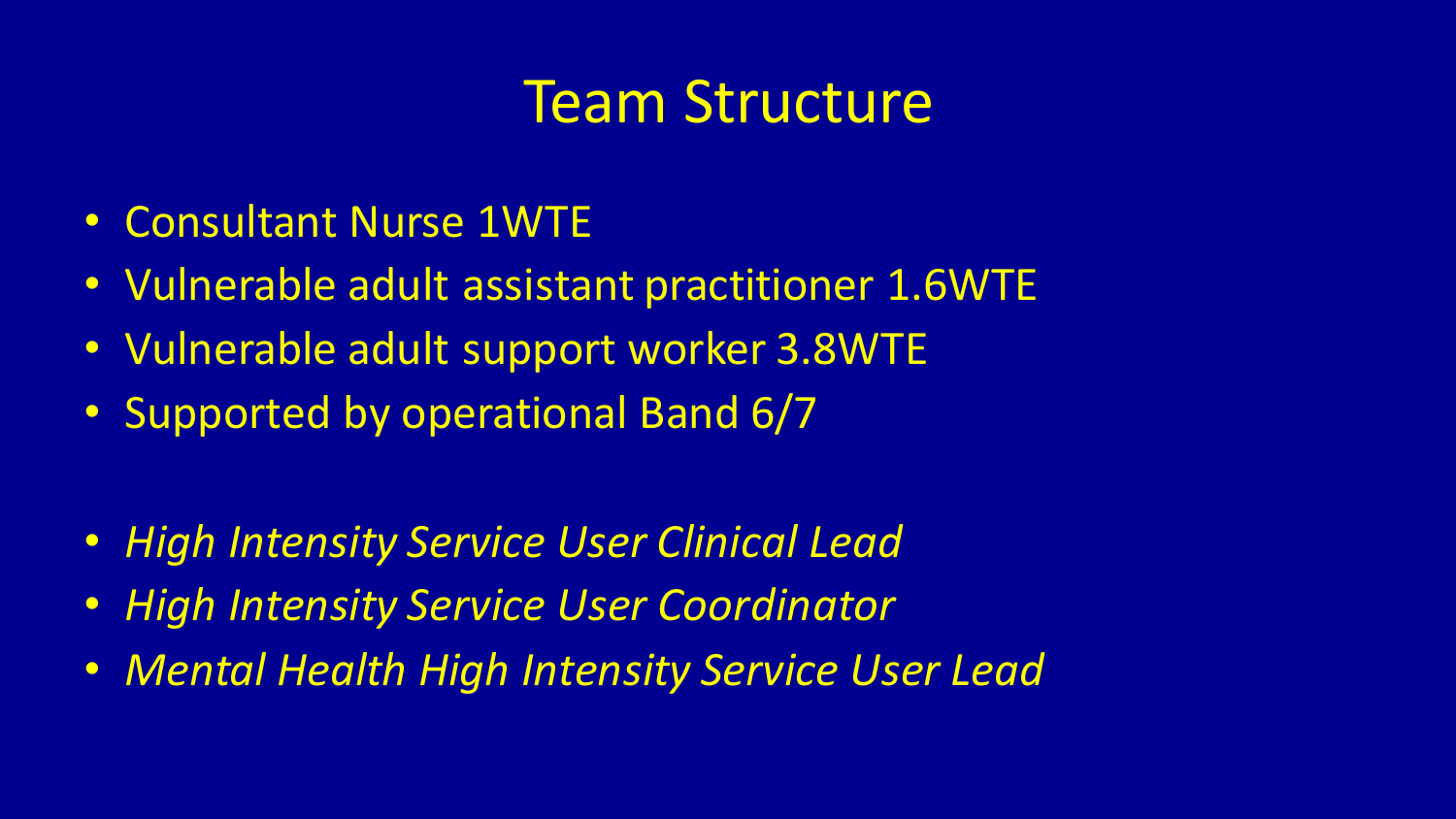## Ways of Working



- Cover 08.00-22.00 7 days a week.
- Attend ED CDU handover to receive overnight referrals.
- Any ED staff member can refer.
- Monitor triage records to identify potential patients to be seen.
- Intervention whilst patient in ED.
- Telephone follow up, if left before seen.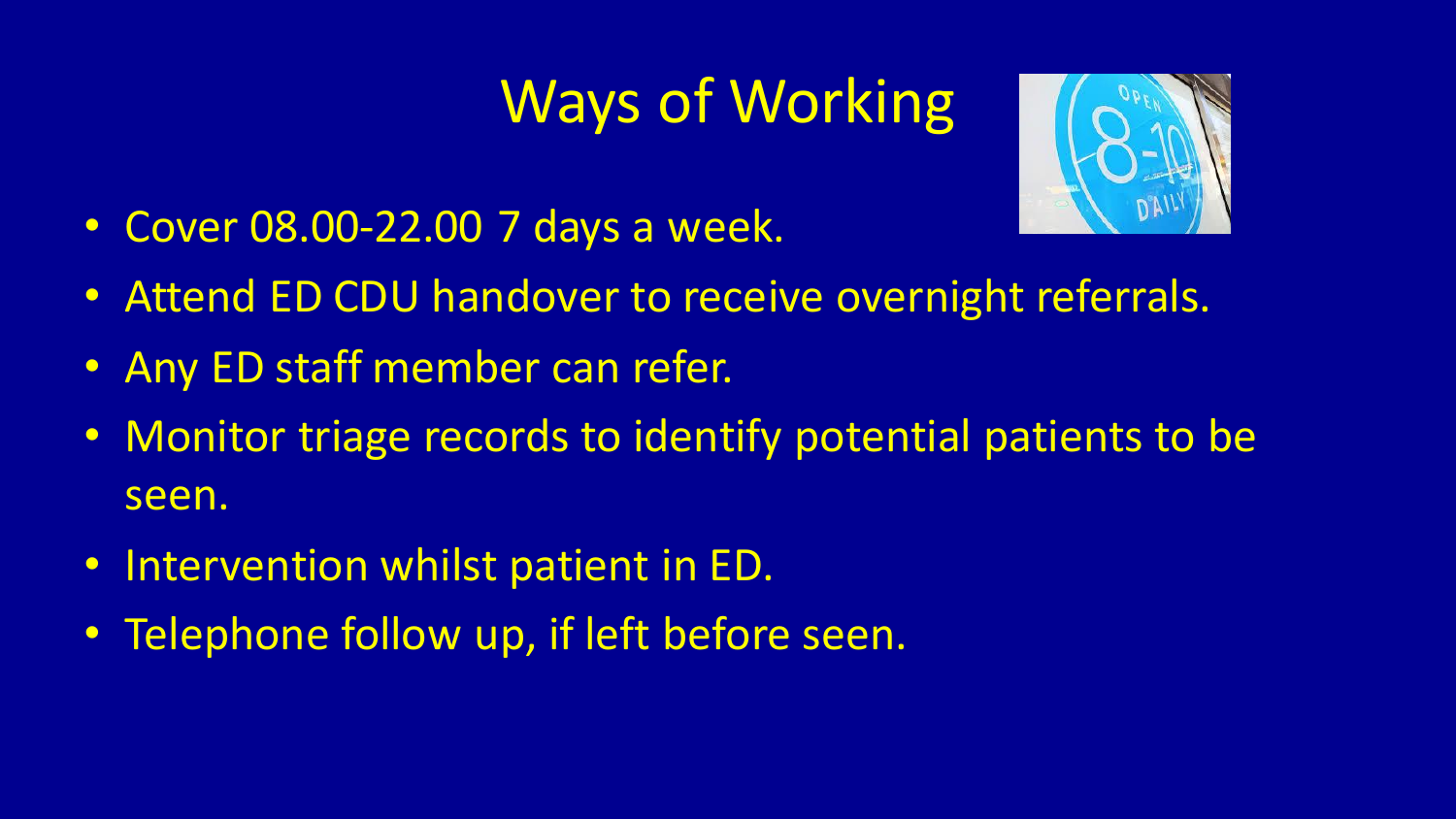## Service Model

- Motivational interviewing approach
	- identification of psychosocial issues;
	- risk assessment;
	- provision of information;
	- safeguarding interventions;
	- signposting;
	- referral to specialist and community services.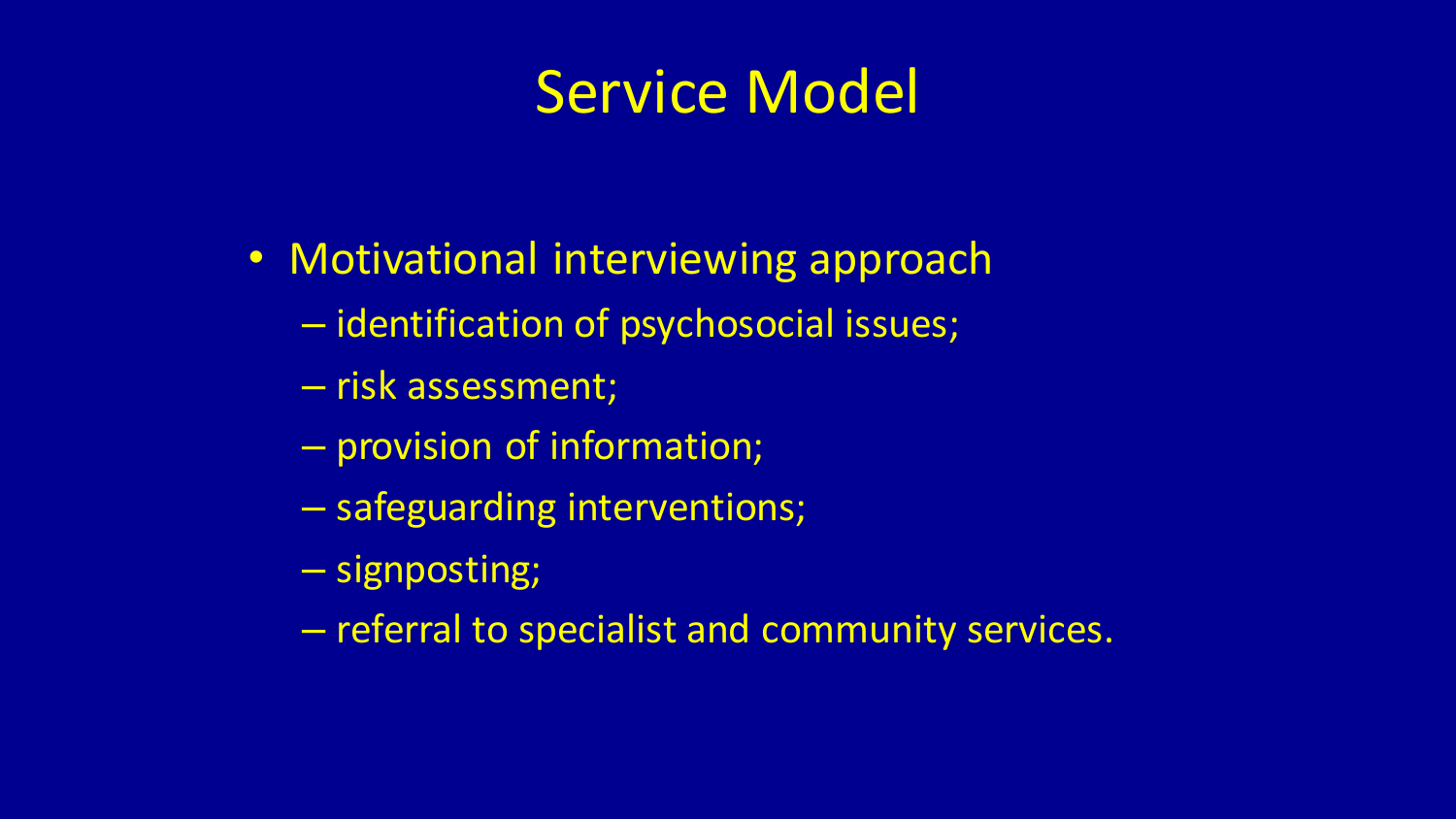## Homeless Pathway

Homeless patients referred to VAST by ED staff. The VAST practitioner:

- Follows standard VAST approach to screen for issues
- Completes risk assessment
- Submits 'Duty to Refer' Form
- (Gateway Form for Southampton residents)
- Liaises with community homeless services eg Street Homeless Prevention Team
- Agrees a safe management / discharge plan
- Signposts patient to day services if no accommodation available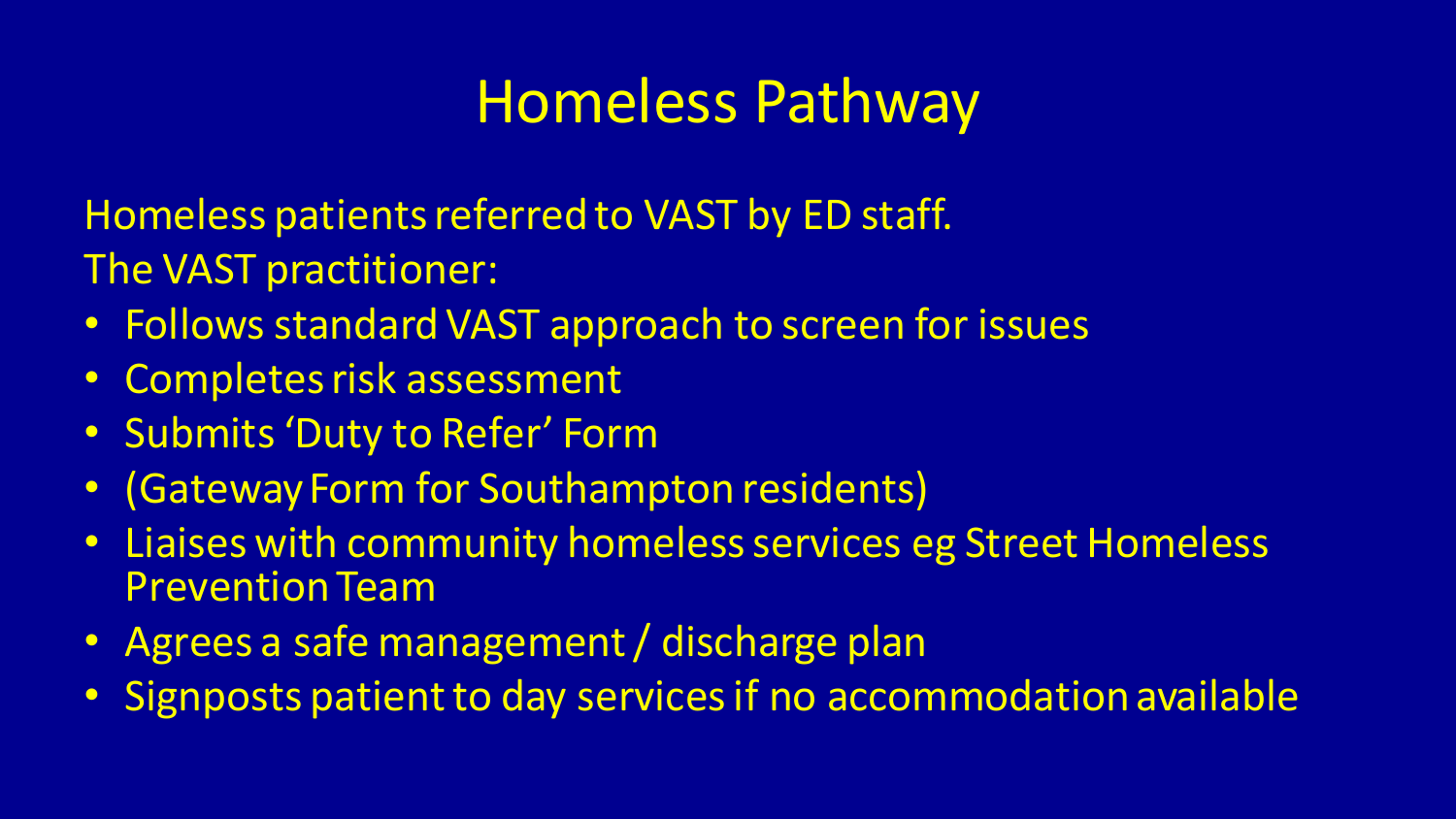## Training & Development

- Induction Visits to:
	- Cranbury Avenue Homeless Day Centre
	- Street Homeless Prevention Team
	- Homeless Healthcare Team
	- Patrick House (56-room assessment centre)
	- Homeless VAST
	- No Limits Young People's Service
- Presentation/discussion about management of homelessness in ED
- Ongoing CPD with refresher sessions from the above
- Referral pathways & flowcharts

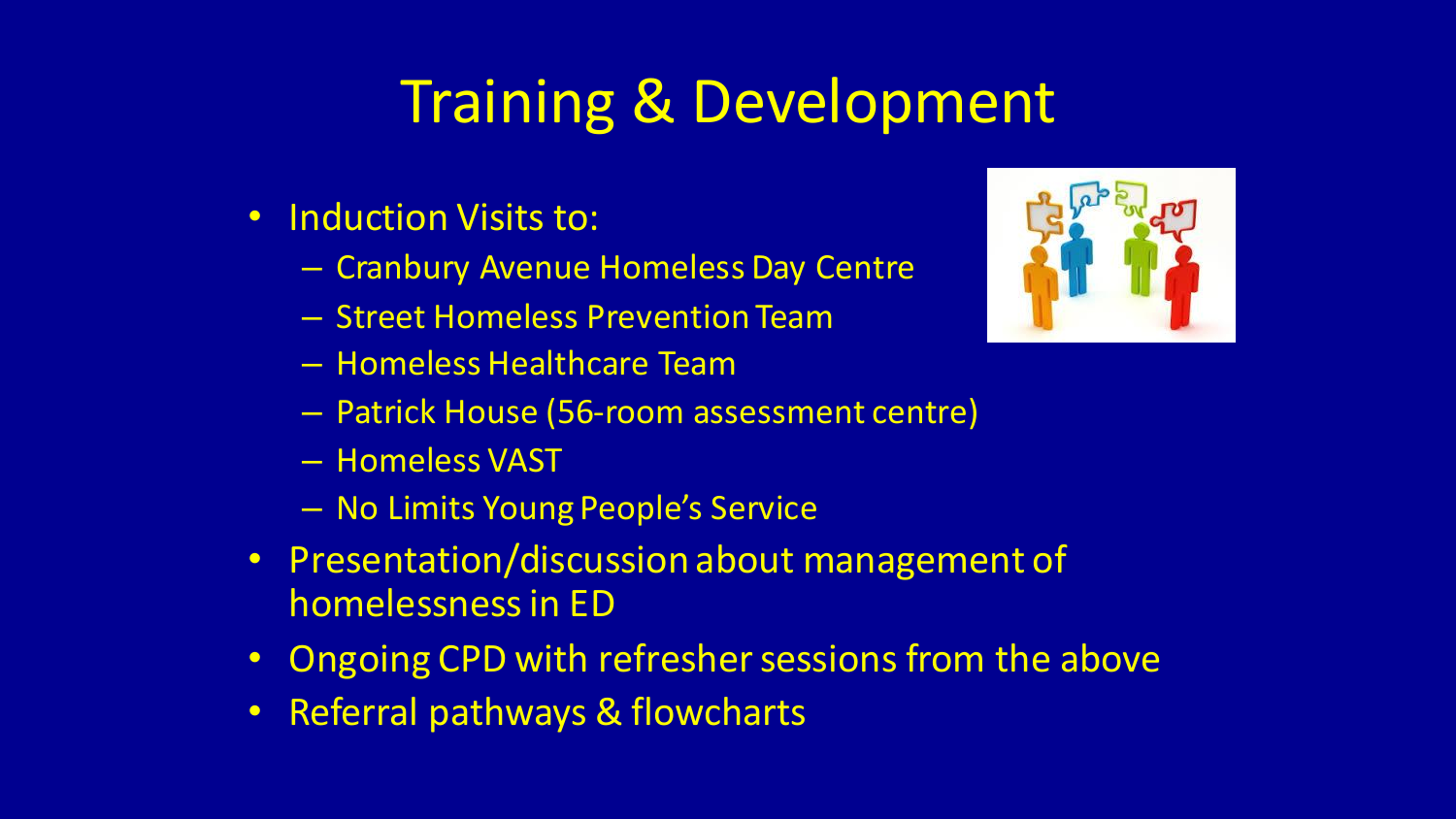## Service Development

- VAST Lead for Homelessness Gina Lloyd
- Patient Information Leaflets
- Monthly audit
- Team updates
- Liaison with community partners & commissioners

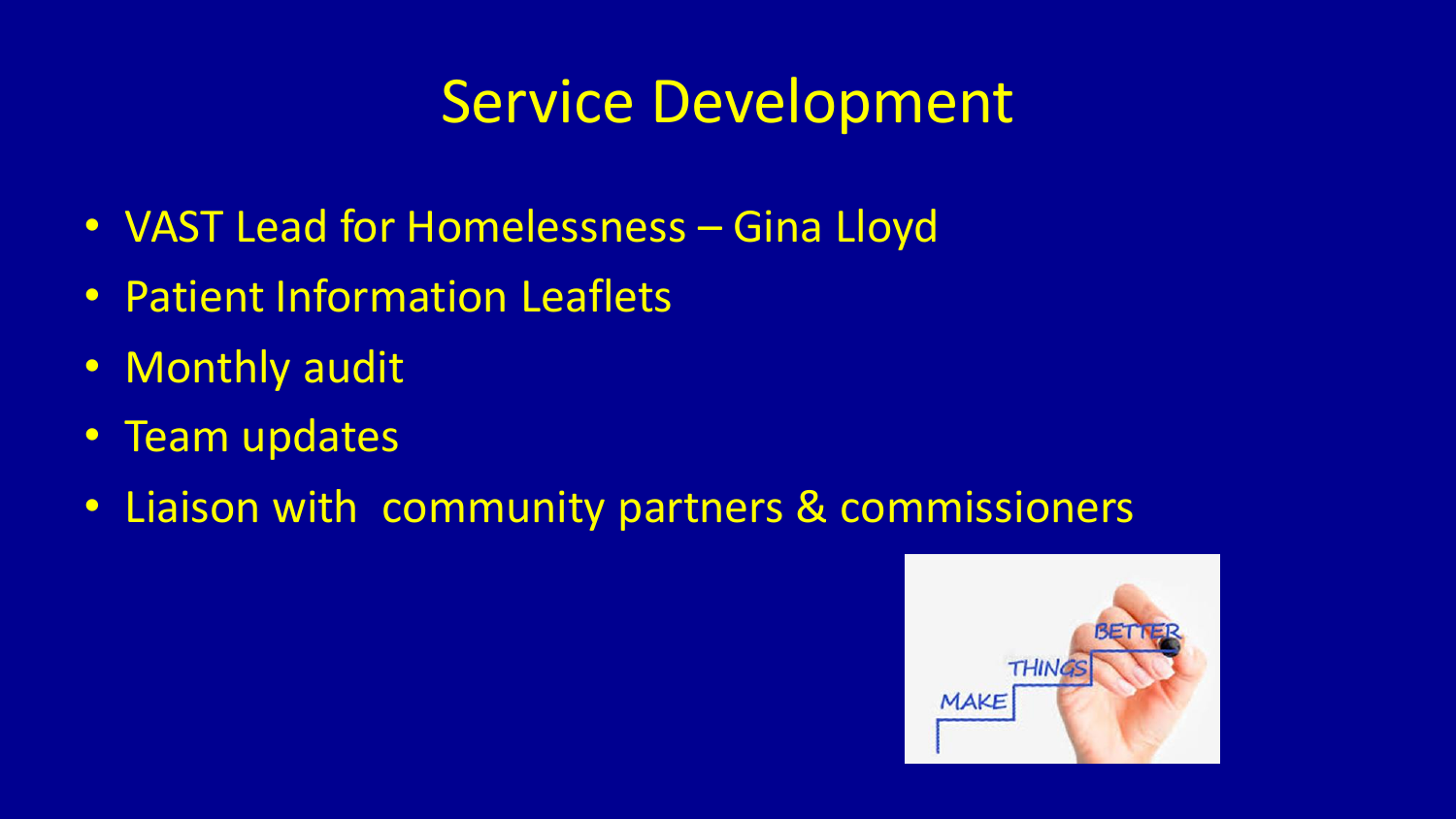## Two Cases During Covid-19



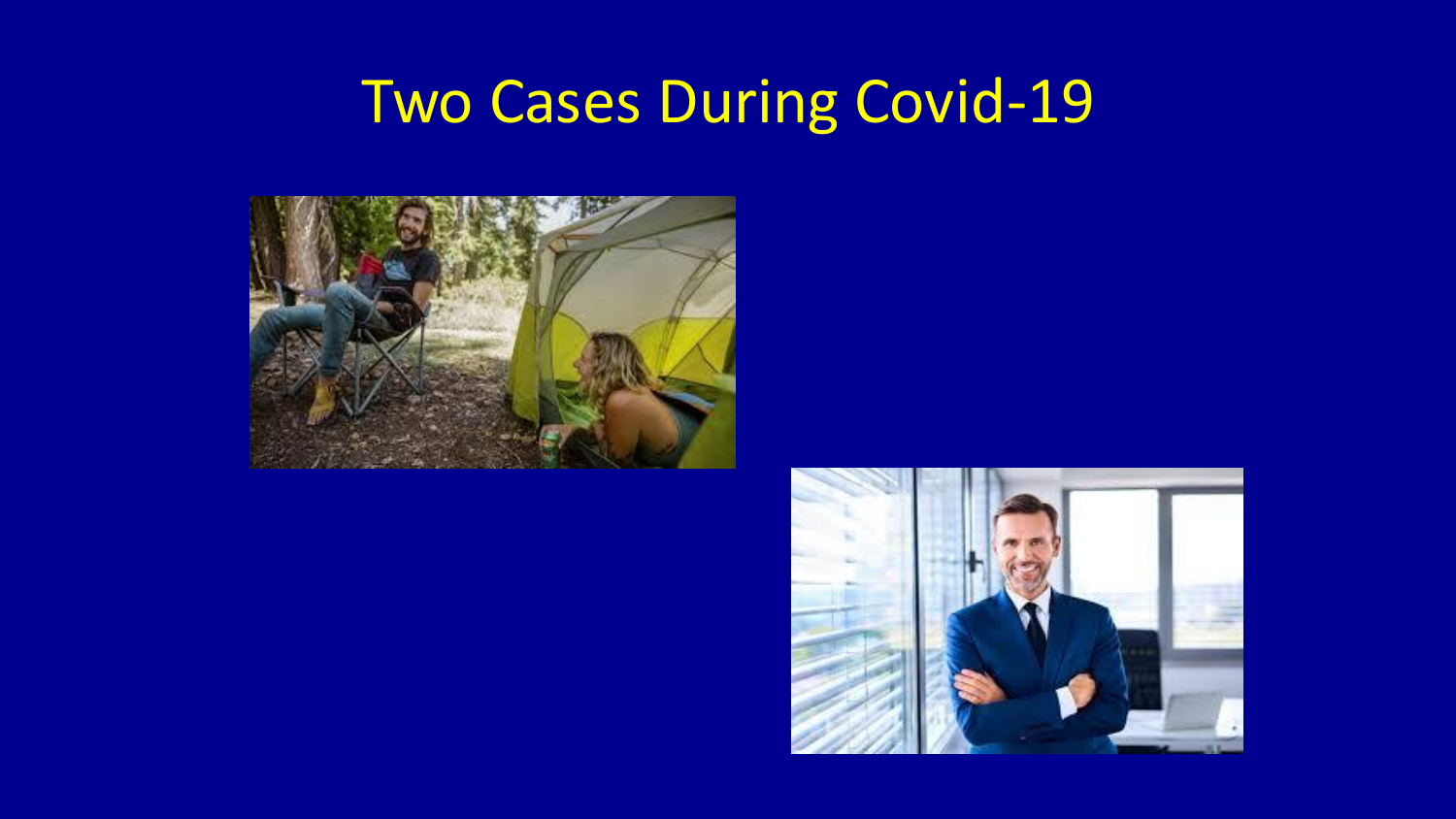• Well-trained & experienced team members provide complex interventions and facilitate safe discharge plans for vulnerable patients



• Increased health-promoting role of ED – delivery of brief interventions and potentially life saving referrals to specialist services.

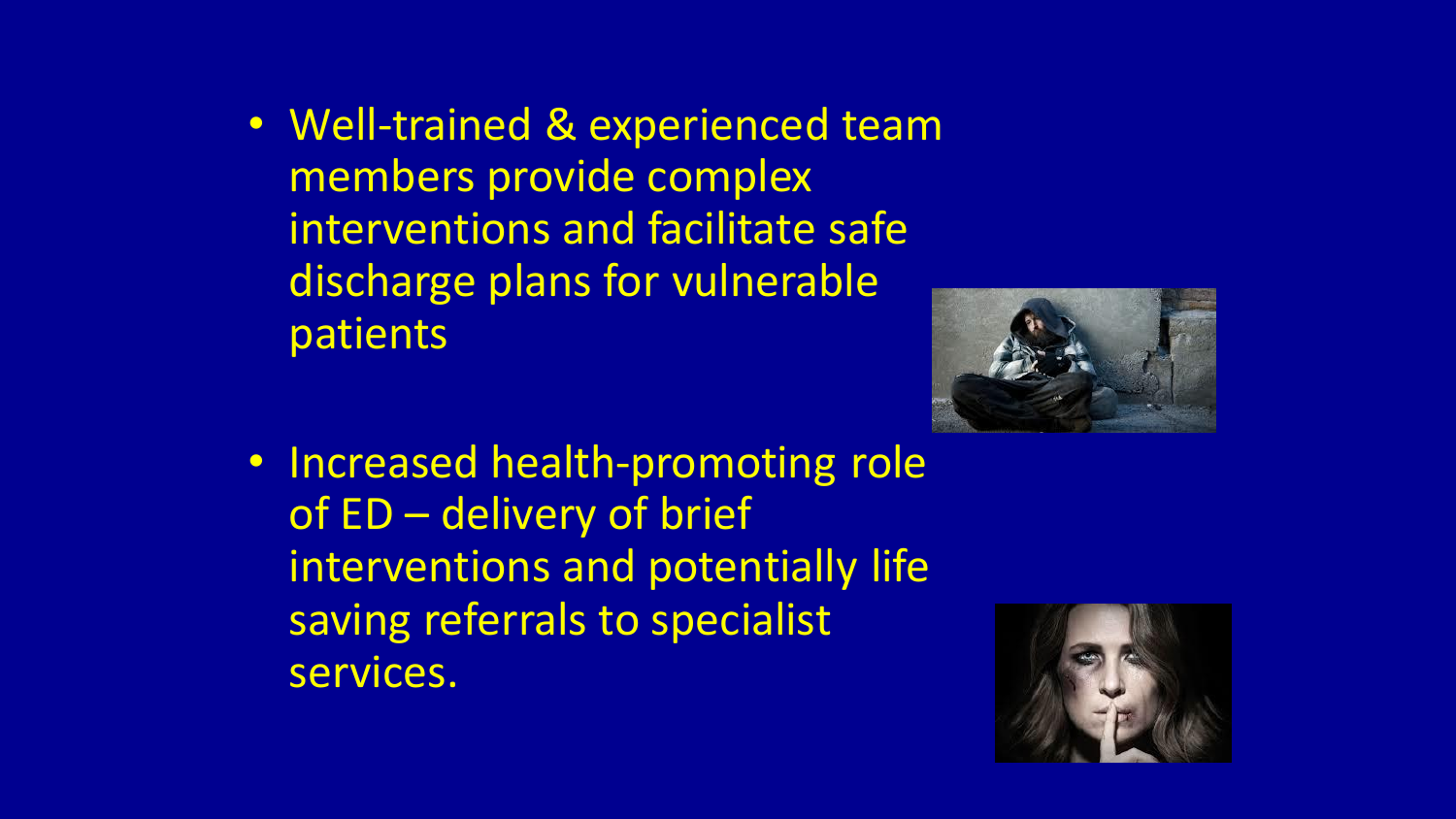• Increased identification of adult and child safeguarding issues, including the identification and reporting of 'Hidden Harm'.

• Improved patient and carer experience of ED - patients feel heard and appreciate the practical support they are given.



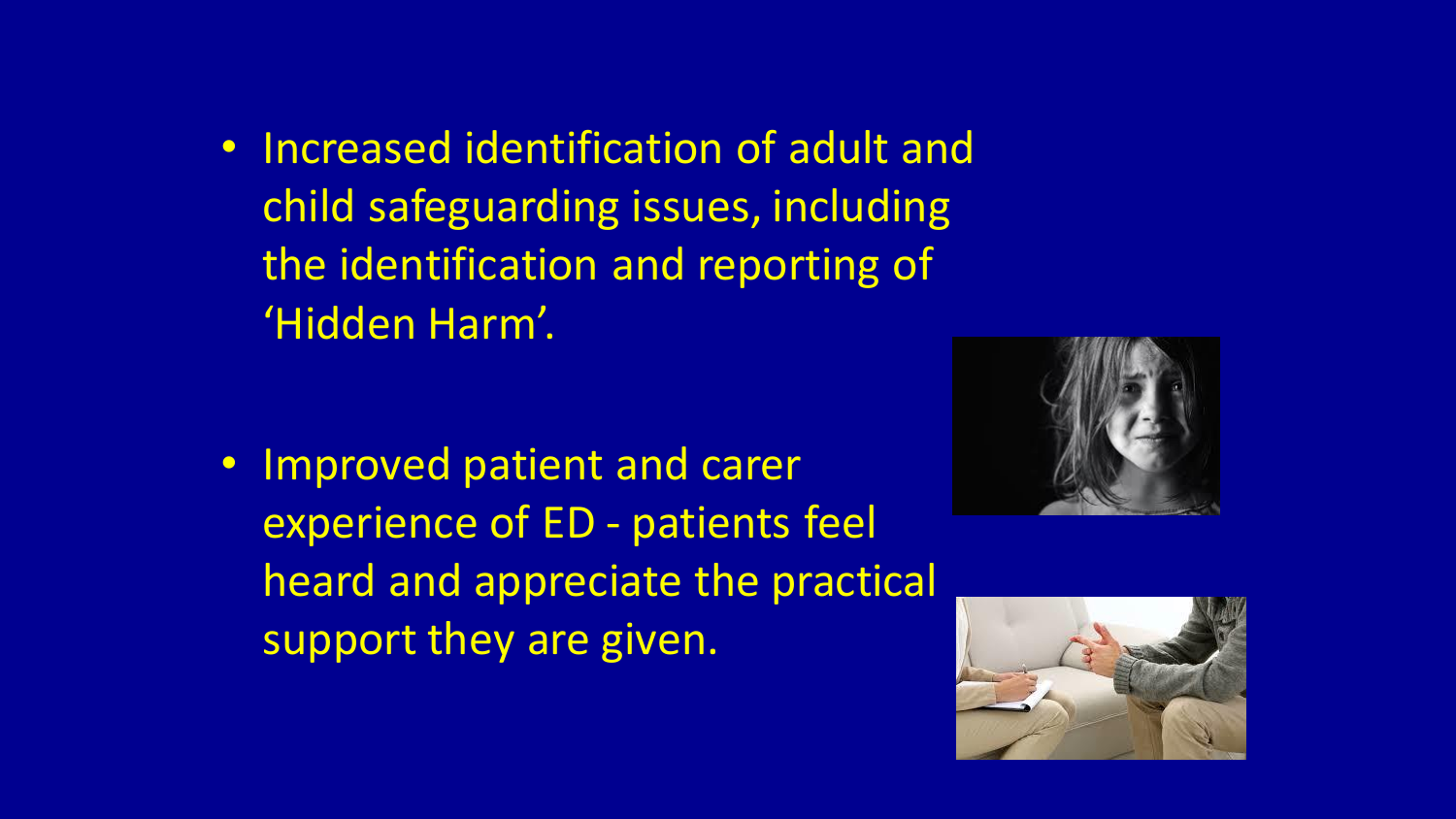• Patients are helped to access community services, facilitating earlier intervention for psychosocial problems



• Transformed communication between the ED & community partners - close working relationships with over 25 community agencies in Southampton & Hampshire.



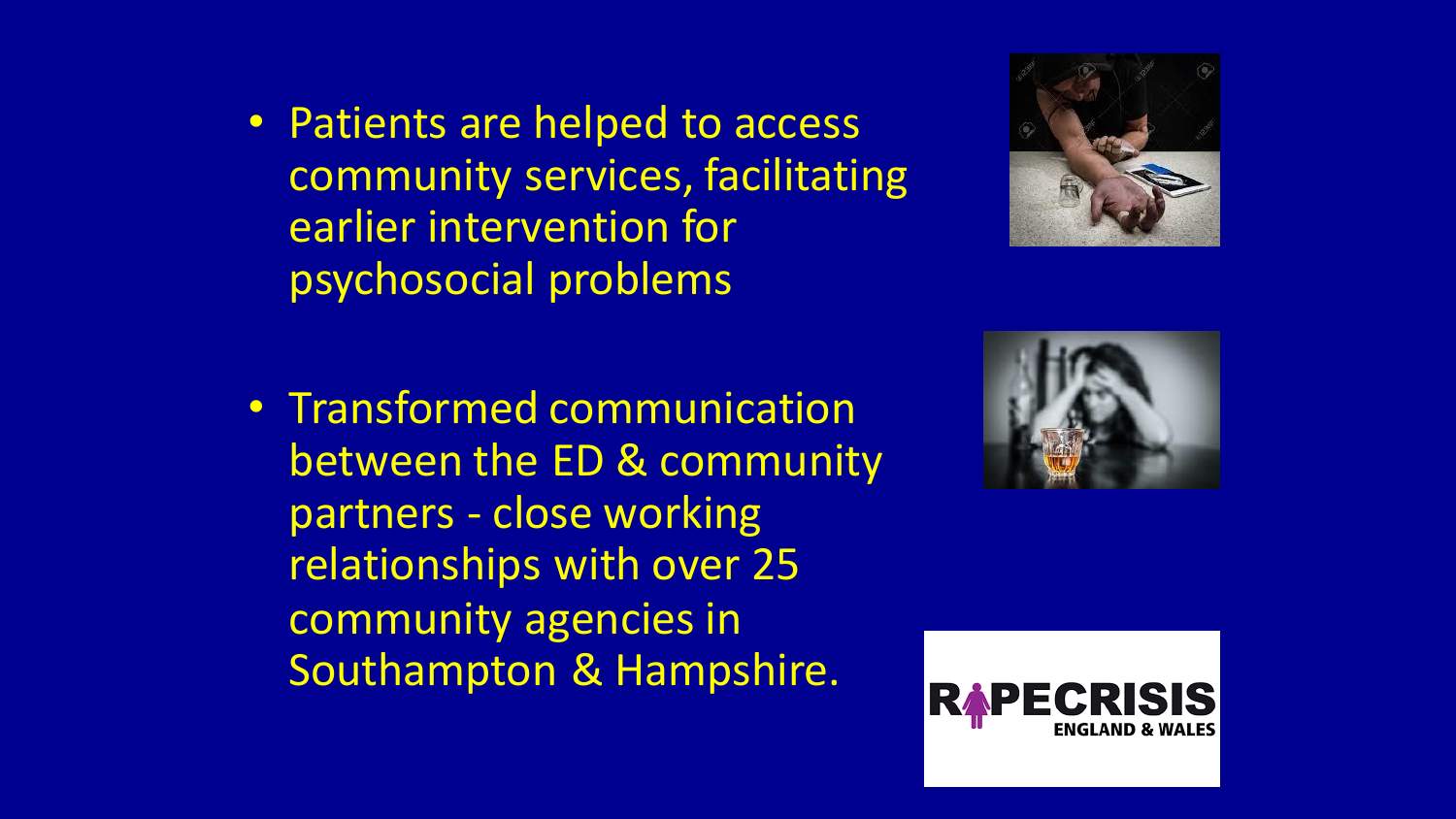• Time is released to care for ED & MH clinicians, thereby improving patient flow and efficiency.

• VAST helps ED to meet Government policy eg 'Duty to Refer', national guidelines, and CQC regulation.



• Aiming for reduction in repeat attendance – collaborative approach with patient & other agencies

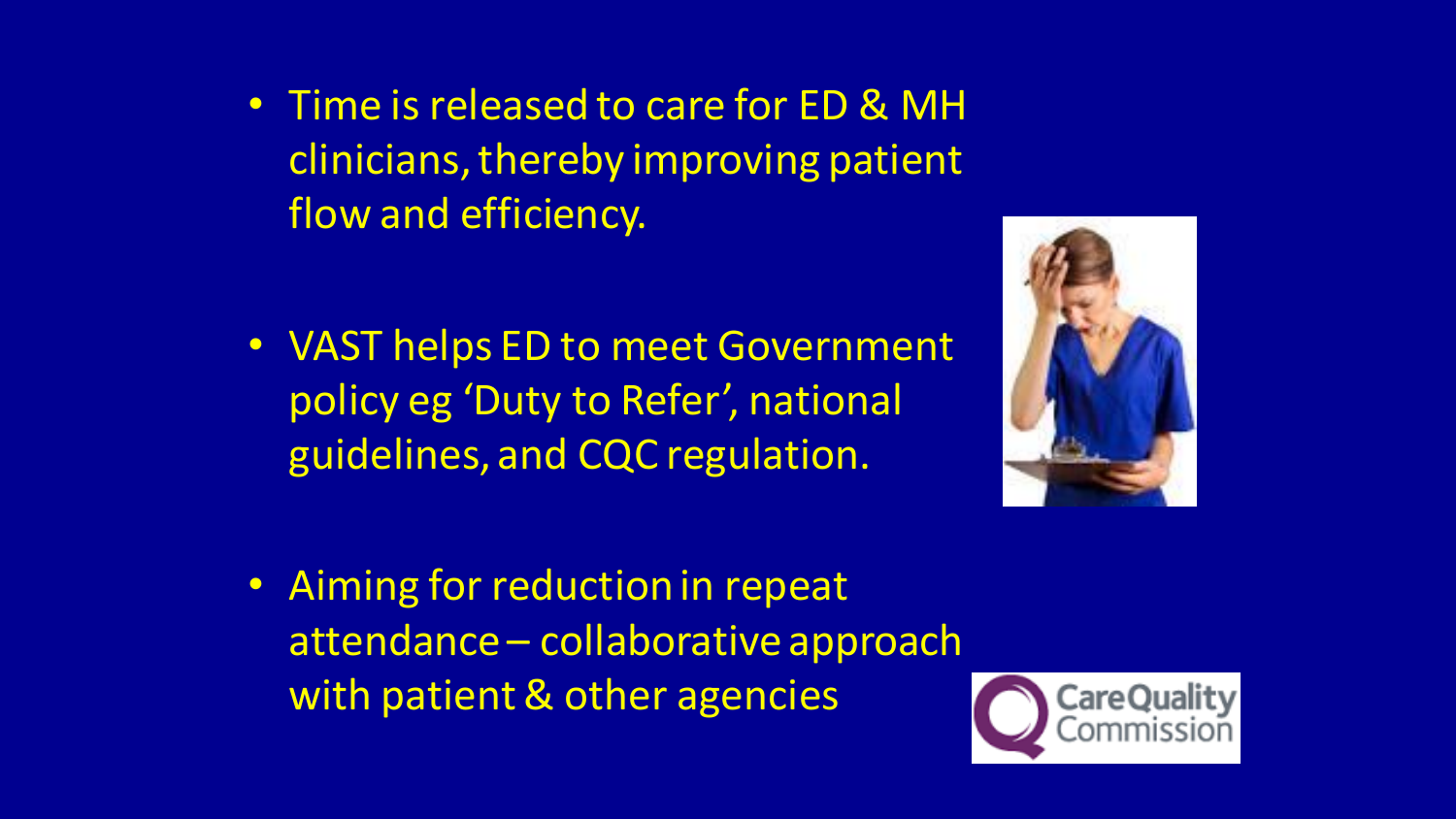## **Summary**

- Specialist team who are part of wider ED team
- Time and knowledge to provide intervention for homeless patients
- Understanding of 'Duty to Refer' and ability to undertake referral
- Urgent liaison with homeless services
- Making every contact count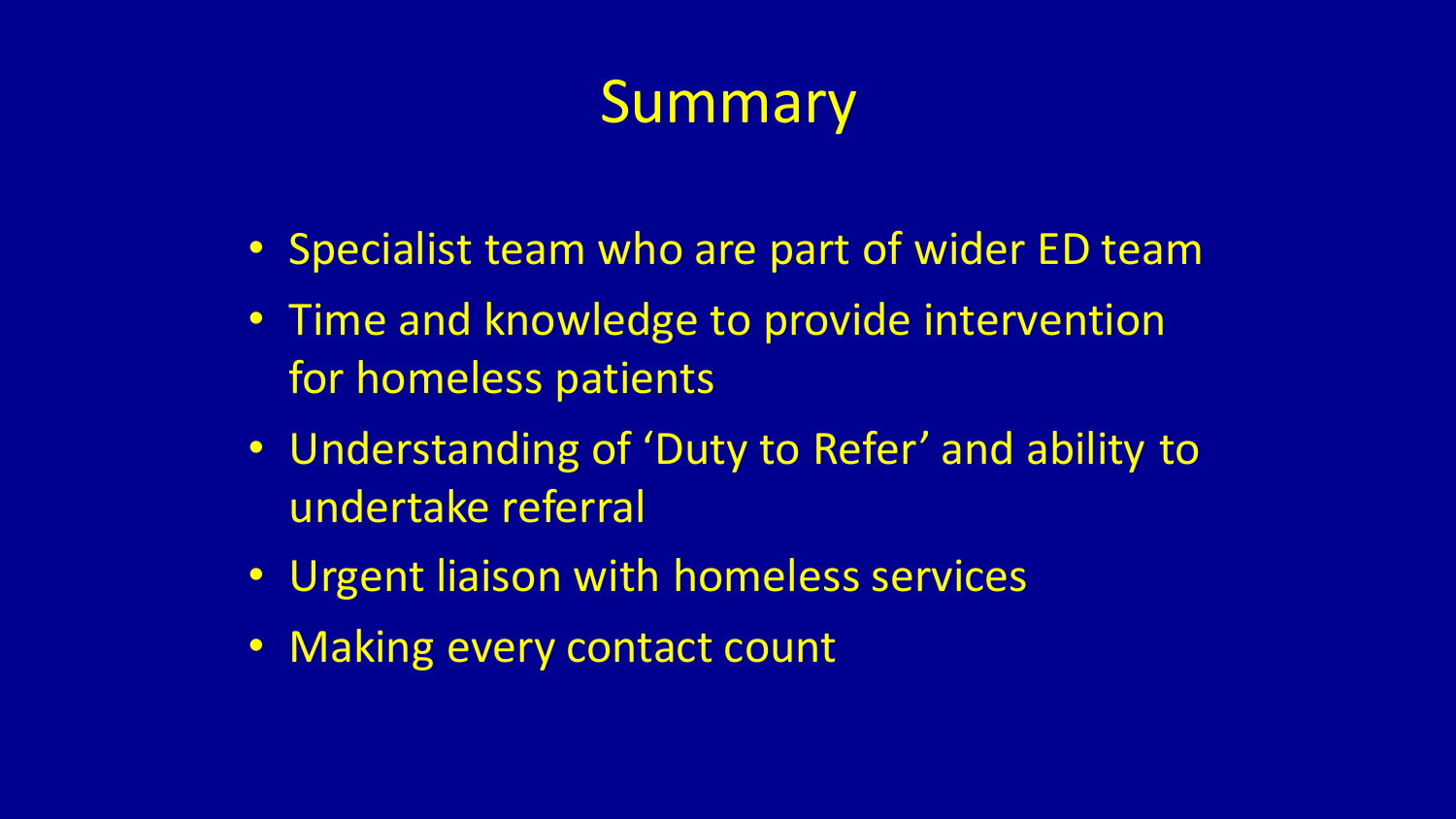



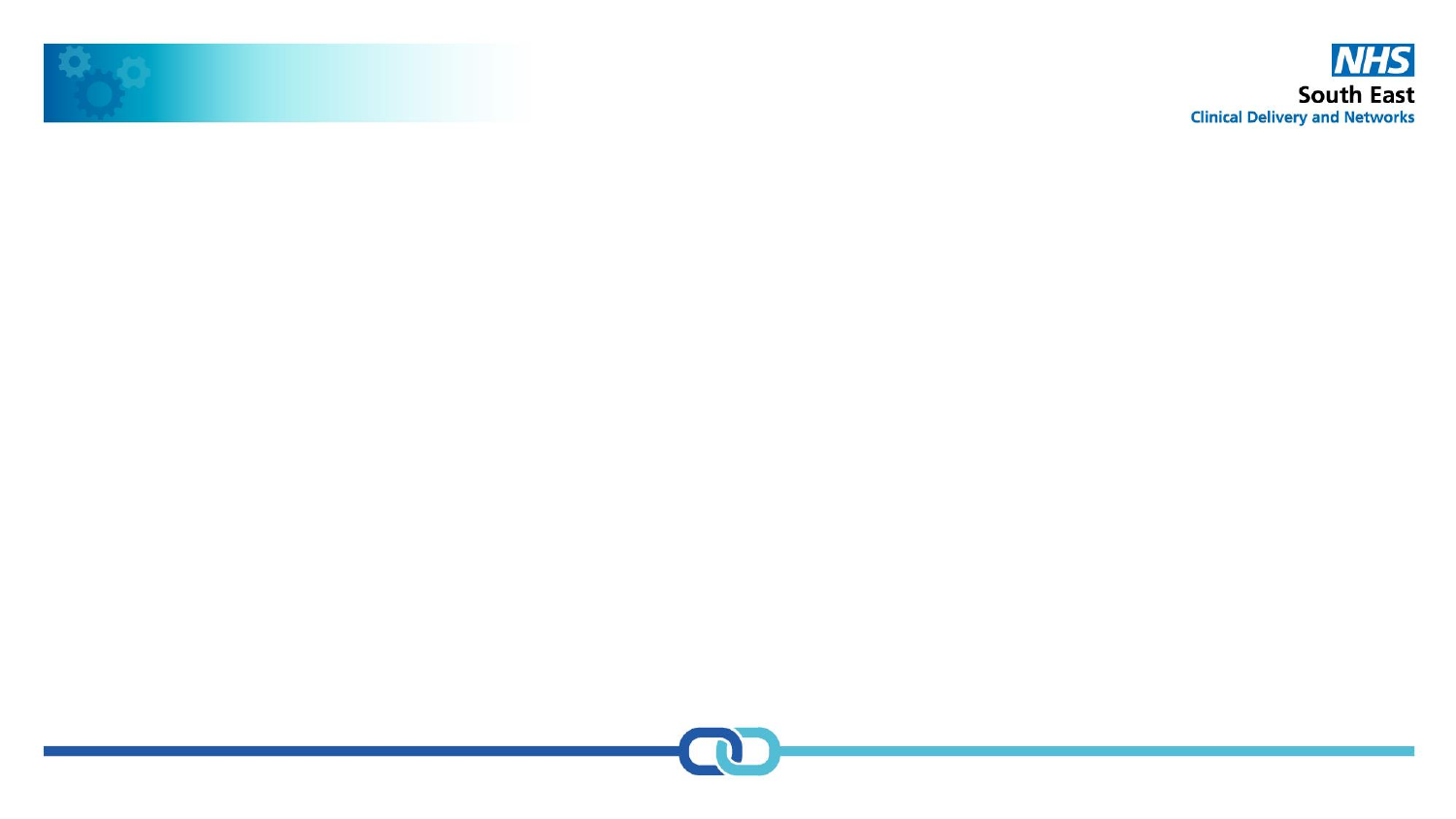





# We will switch off the recording now

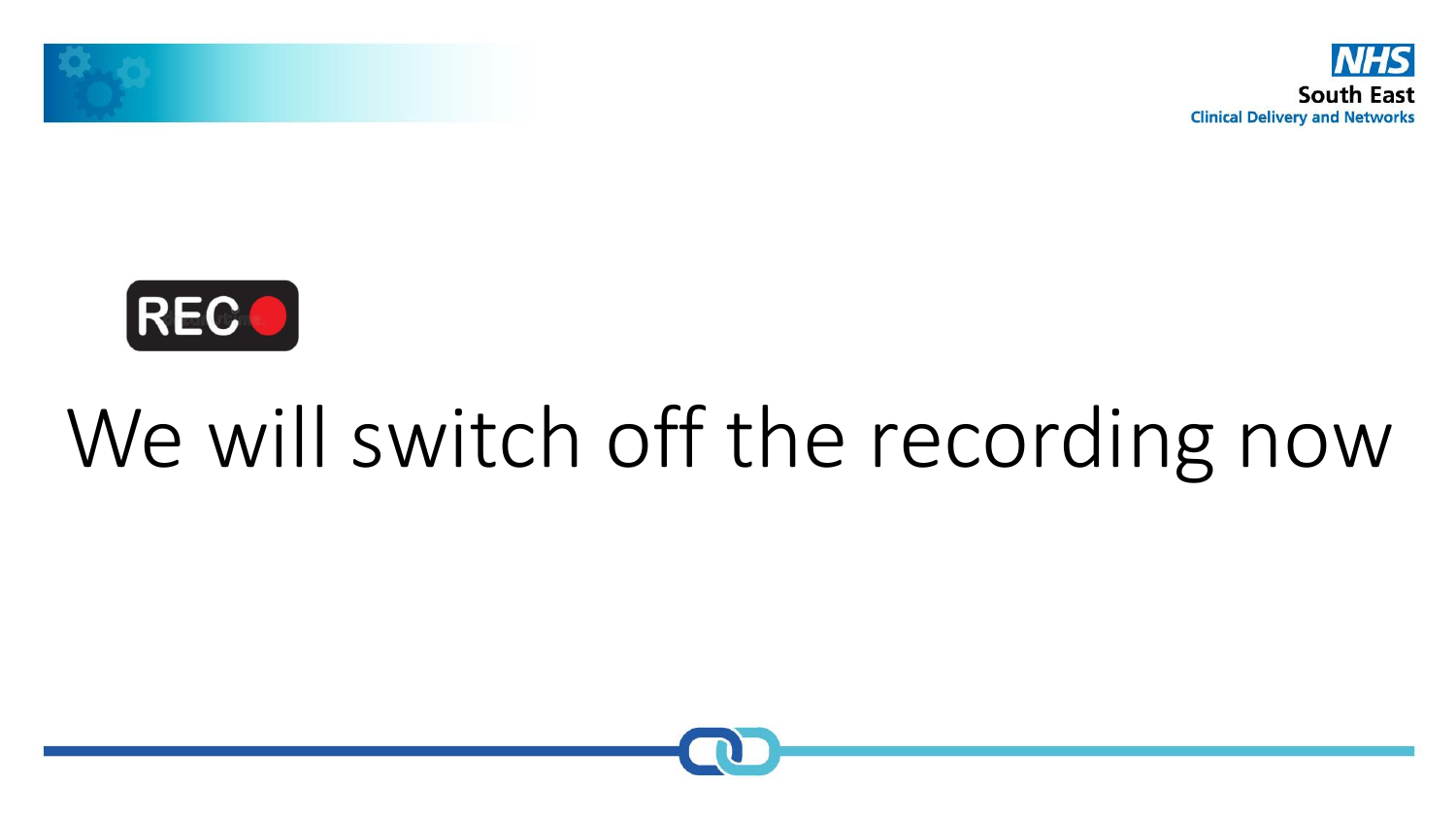

## **MHCLG Update**

### Zsofia Imre

Rough Sleeping Adviser | Rough Sleeping Initiative Ministry of Housing Communities and Local Government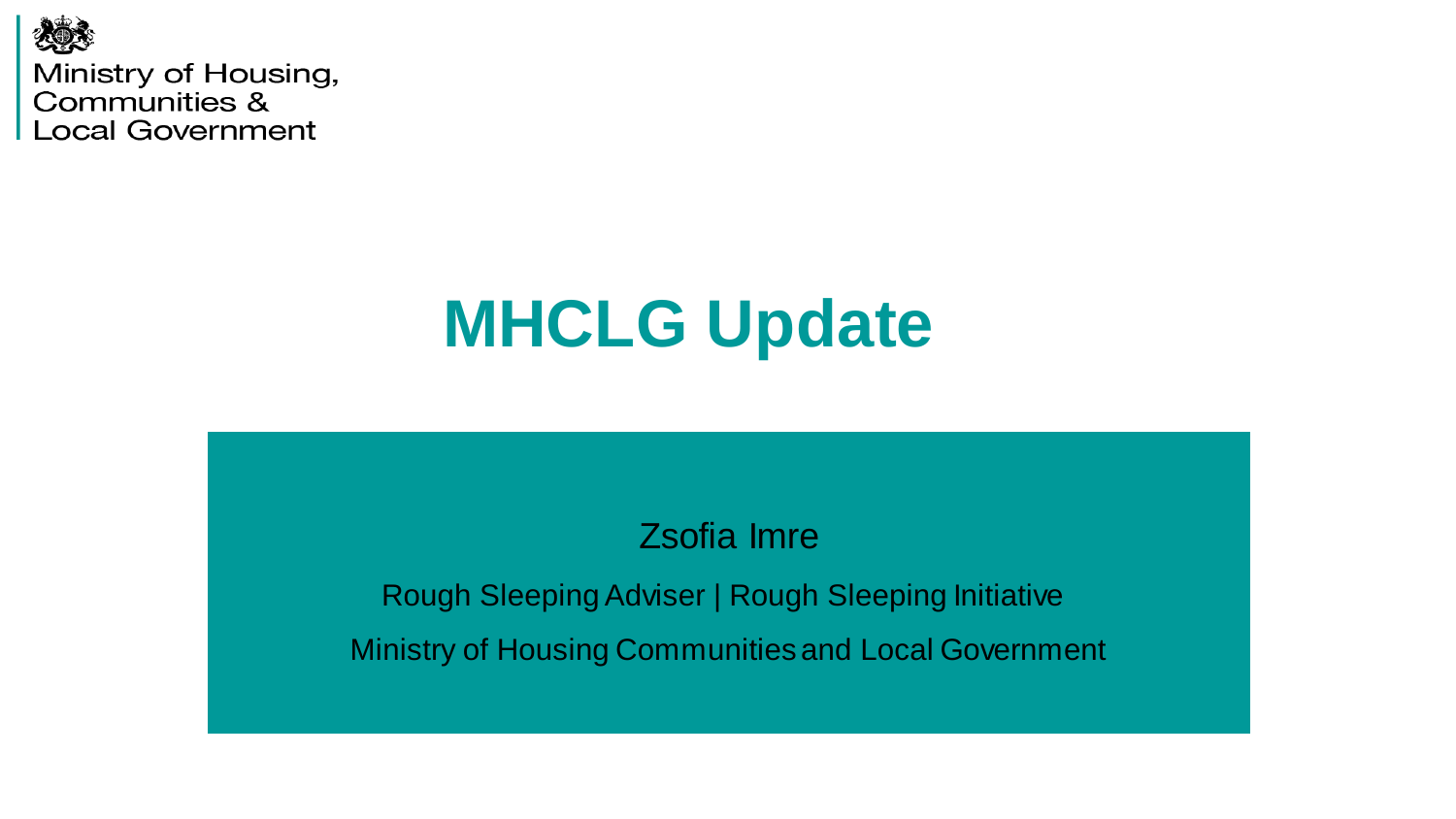



## **Public Health England Update** Emma Seria-Walker Public Health Consultant in Health & Wellbeing PHE South East

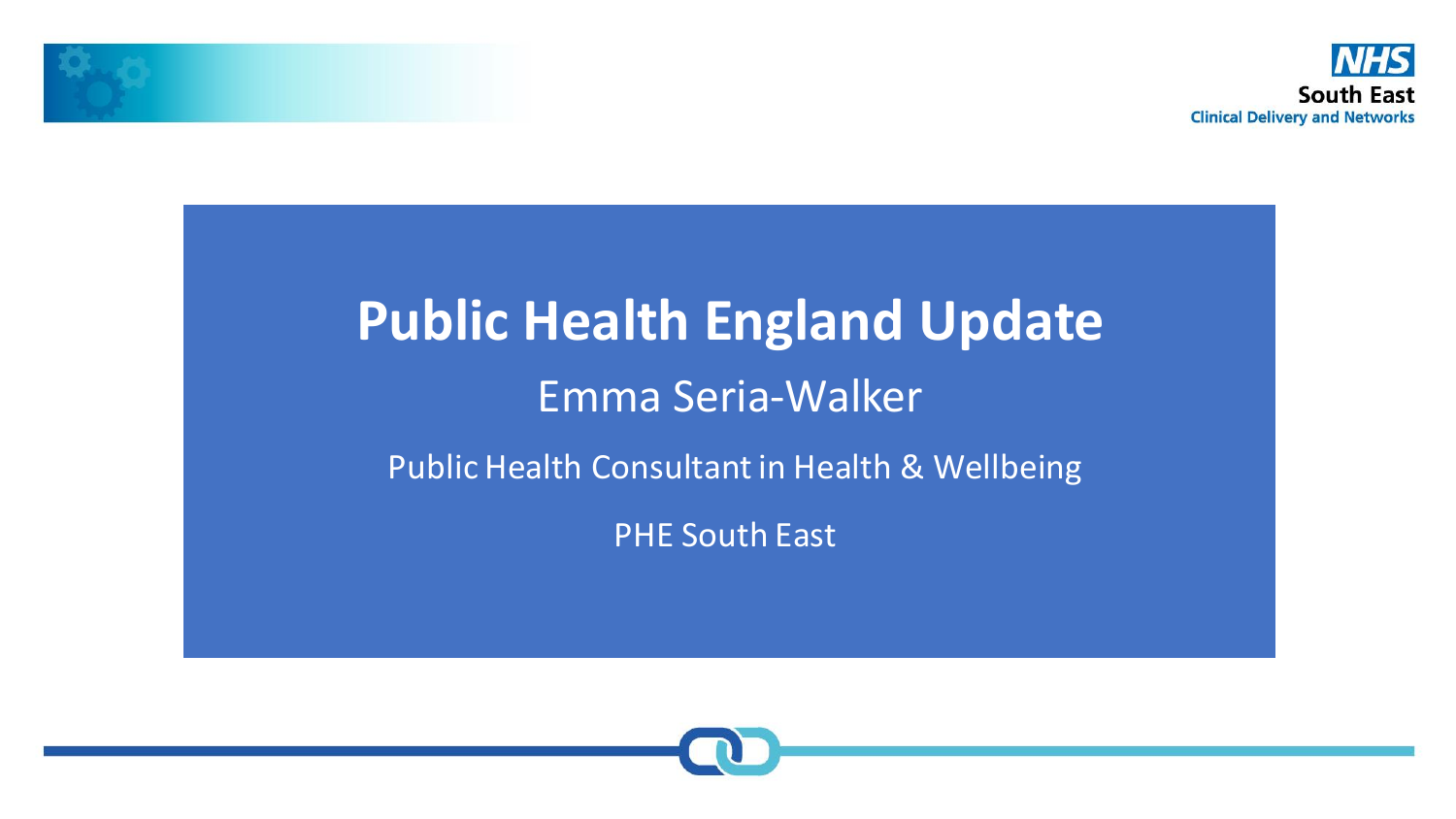



## **National Update** Debbie Kennedy Head of Clinical Programmes South East Clinical Delivery and Networks

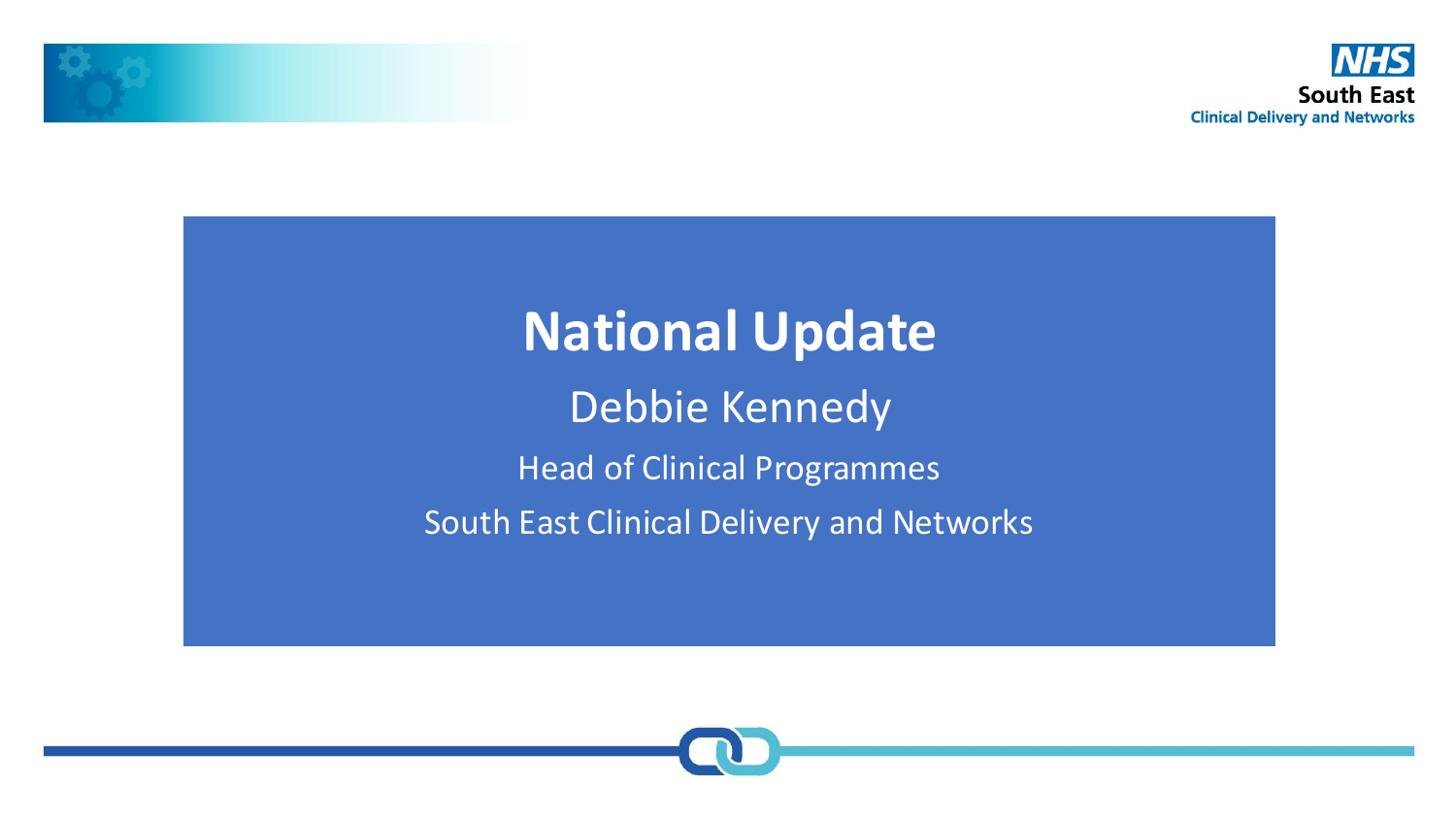

#### **NHS Royal Berkshire NHS Foundation Trust**

Why refer?

Everyone has a duty under the Homelessness Reduction Act (2017) to refer any person who is homeless or threatened with homelessness to their local authority.

#### How do I rater?

If your patient is currently homeless or will face homelessness upon discharge from hospital, with their consent you can inform Reading Borough Council by making an ALERT referral using this link live.housingjigsaw.co.uk/alert/duty-to-refer

Follow these steps to complete the ALERT referral:

- $\triangleright$  Create an account
- > Enter details of your hospital trust (inc ward/dept)
- > Provide your patient's details
- > Ensure the patient signs a 'consent to share' declaration
- > Choose the local authority that your patient wishes the referral to be sent to

Referring homeless people: How to use ALERT

- > Provide further information on nationality, ethnic origin, disability, support needs
- > Submit your referral

#### What happens next?

The ALERT referral is sent directly to Reading Borough Council's Homelessness Prevention Team who will contact the patient within one working day if they are homeless today or within three working days if they are threatened with homelessness. The team will be able to offer your patient an appointment with a Homelessness Prevention Officer.

Is that my bit done? Yes! You will receive a receipt to confirm that your referral has been received.

#### Will I get feedback on the outcome?

No, the Homelessness Prevention Team at Reading Borough Council will make contact and support your patient going forwards.

#### Who is eligible for assistance from Reading Borough Council?

A homeless person must have a local connection to Reading in the form of:

- > Residence in the borough for 6 of the last 12 months
- > Residence in the borough for 3 of the last 5 years
- > Immediate family who have lived in the borough for the last 5 consecutive years
- > Permanent employment in the borough

#### What if my patient isn't a Reading resident - does that mean there is no help?

If your patient has no local connection to Reading, you can select an alternative local authority to send your referral to. If that local authority does not have an ALERT referral service, you can find how they receive referrals by visiting: www.gov.uk/homelessness-help-from-council

#### What should I do If my patient refuses a referral?

Please give them a contact card 'Are you currently rough sleeping?' which gives guidance on who they can contact for help.

#### What should I do If I can't make an ALERT referral?

You can make a referral through Reading Borough Council's Homelessness Prevention Team on 0118 937 2165 Mon-Fri 9am-5pm; or out of hours call the Emergency Duty Team on 01344 786 543.

### **Online Duty to Refer training**:

https://www.e[lfh.org.uk/programmes/tackling](https://www.e-lfh.org.uk/programmes/tackling-homelessness/)homelessness/

### **Guide to the duty to refer:**

[https://www.gov.uk/government/pub](https://www.gov.uk/government/publications/homelessness-duty-to-refer/a-guide-to-the-duty-to-refer#contents) lications/homelessness-duty-torefer/a-guide-to-the-duty-torefer#contents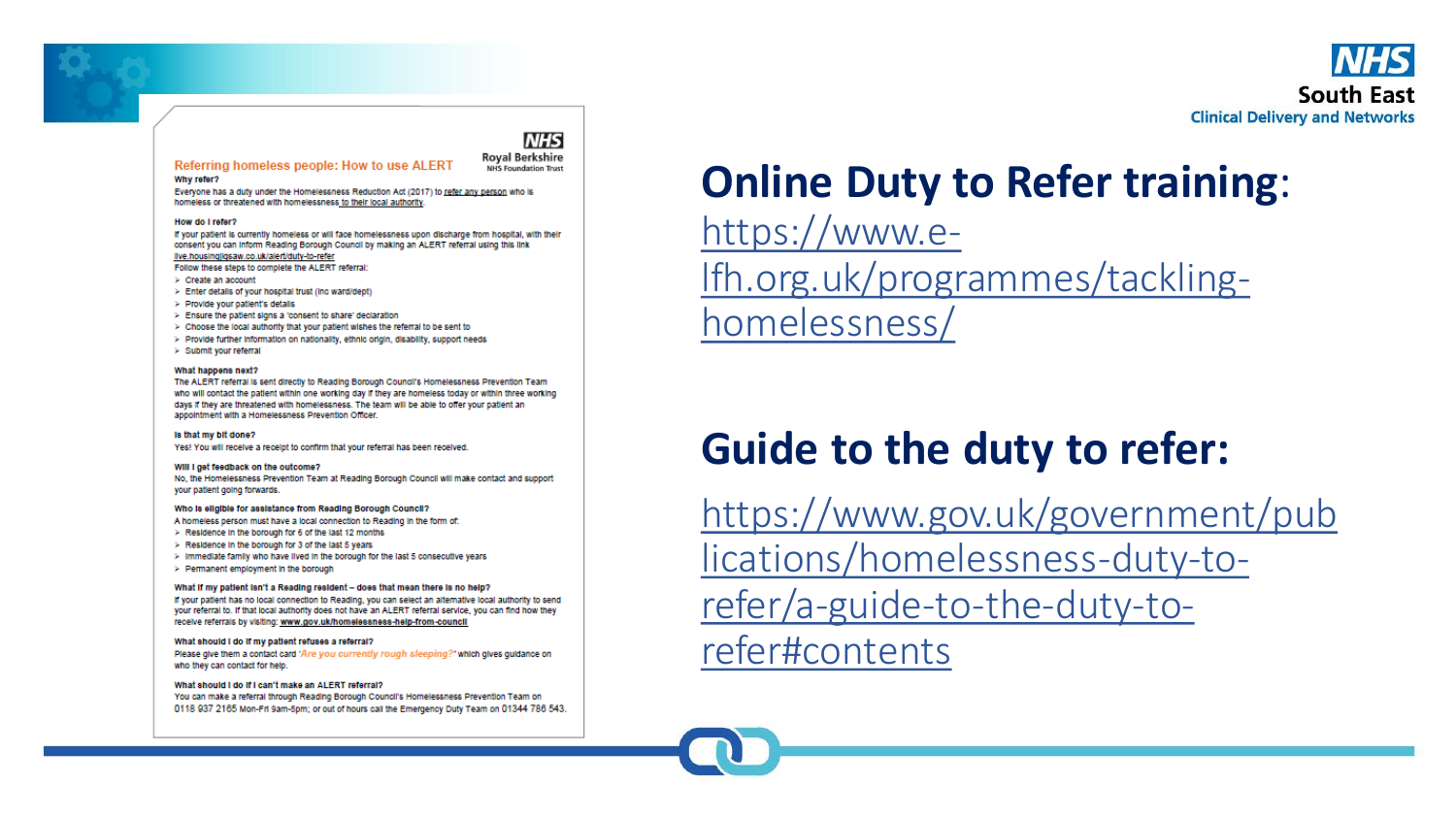

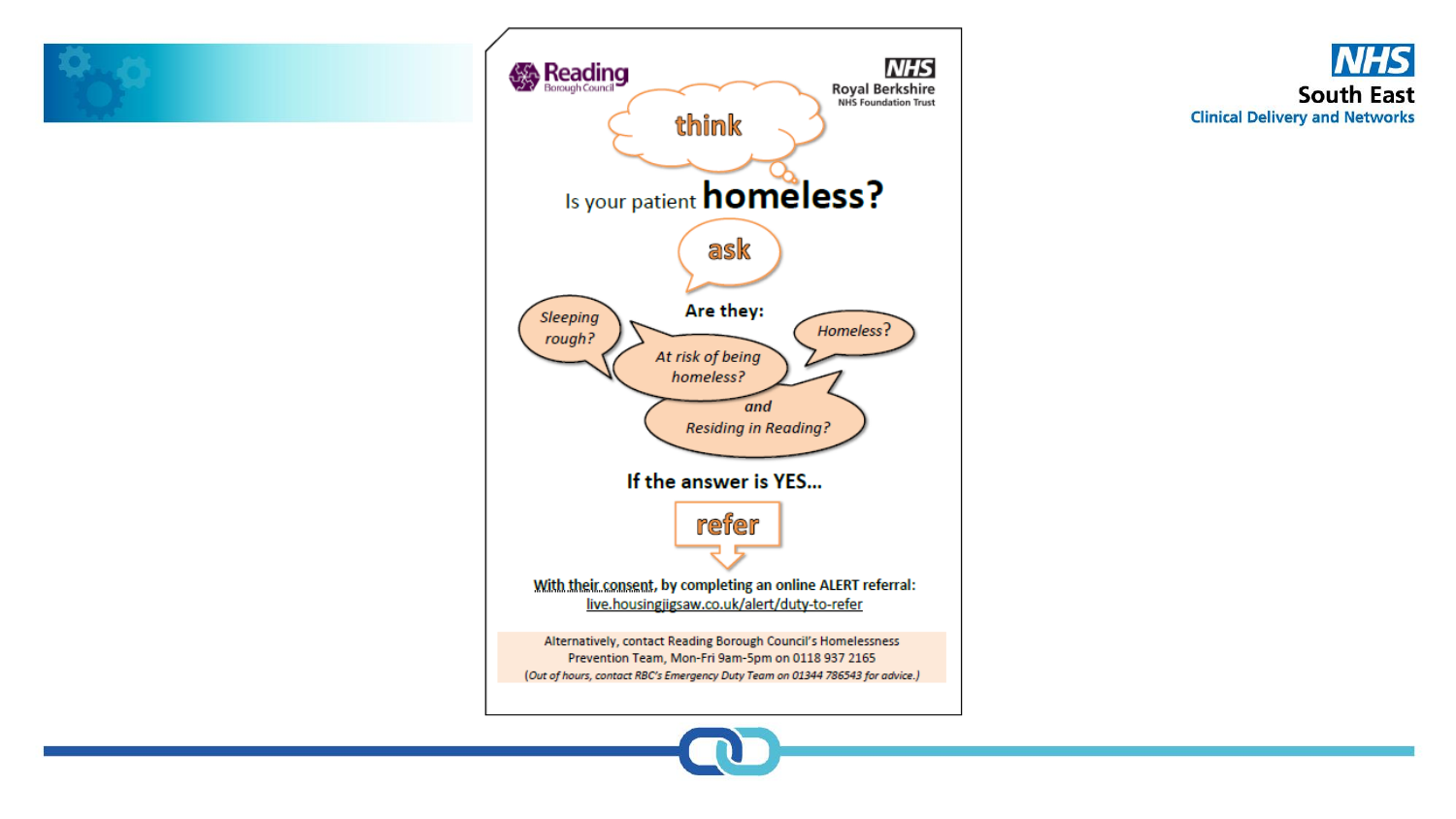



**NHS** Royal Berkshire<br>NHS Foundation Trust

### **Have you spotted** a rough sleeper?

The best way to report your concerns is via Streetlink at www.streetlink.org.uk

If you have a further enquiry about somebody rough sleeping, contact St Mungo's Street Outreach Service on 0118 958 5002 Mon-Fri 9am-5pm.

Out of hours contact Reading Borough Council's Emergency Duty Team on 01344 786 543 for advice.

think

#### What is their precise location?

- Do you know their name?
- Can you provide a physical description?
- Can you describe what they are wearing and their belongings? ۰
- Do you know what time they bed down and wake up?
- Do you know where they store their belongings?
- Do you know where they wash and get food?

Referrals including this information helps the St Mungo's Street Outreach Service to find a rough sleeper, engage with them and offer support services.



**South East Clinical Delivery and Networks**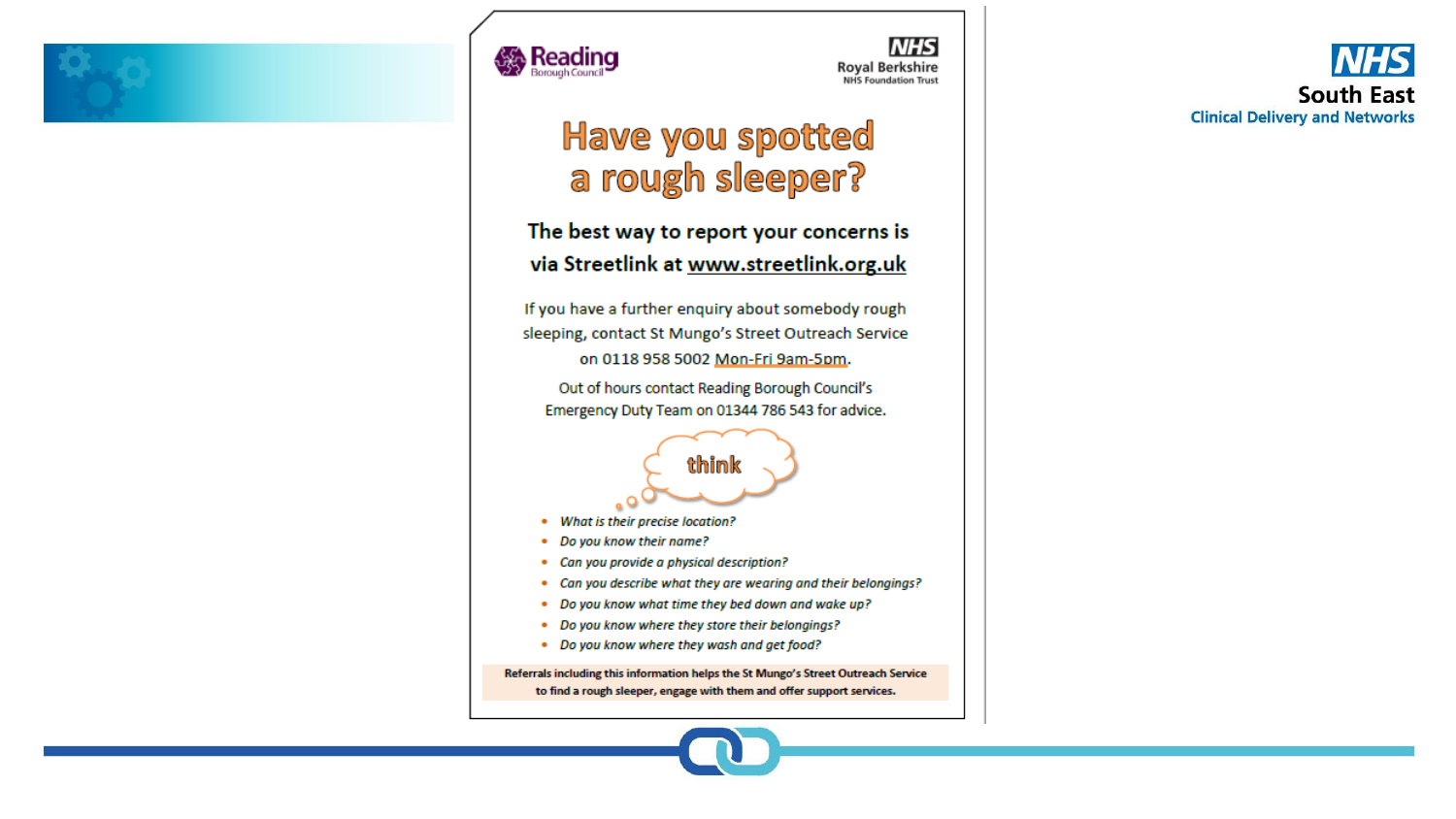

**South East Clinical Delivery and Networks** 

#### **Additional 2020/21 winter funding for post-discharge support for mental health patients**

Guidance published on the [website](https://www.england.nhs.uk/coronavirus/publication/letter-responding-to-covid-19-mental-health-learning-disabilities-and-autism/) on Monday 30 November: **additional £50m nationally** = c. £6.6m across the South East allocated to each ICS on MH prevalence capitation

#### **Objectives:**

- Patient safety, support and suicide prevention
- Improved access to mental health beds
- Reduced pressure on A&E and fewer out of area placements

#### **Timescales** – return by Monday 7 December to be part of the December payment to CCGs and to providers

"It is expected that the funding will then be transferred immediately in December from the lead CCG to named providers, as per the agreed allocations. There is flexibility for mental health providers to agree locally where funding **can remain with CCGs or, for example, in joint s.75 pots**  with LAs, because they are better placed to commission extra services most effectively (e.g. through variation to existing contracts). In all cases the fund is intended to encourage joint working between mental health providers and other NHS and non-NHS (in particular VCS and LA) partners."

**Monitoring** – return expected by 10<sup>th</sup> of each month January-March

#### **Support that can be bought:**

- Discharge packages -specifically mentioned as part of the examples is "temporary B&B or similar accommodation while medium-term housing solutions are found, e.g. for people who may have been rough sleeping or are awaiting home adaptations"
- Step-up care to help avoid admissions.
- flexibility to use the funding on services for all ages and patient cohorts that help patients move through the system
- Suggestion to organise **multi-agency discharge events and embed home-first/ discharge-to-assess principles**.

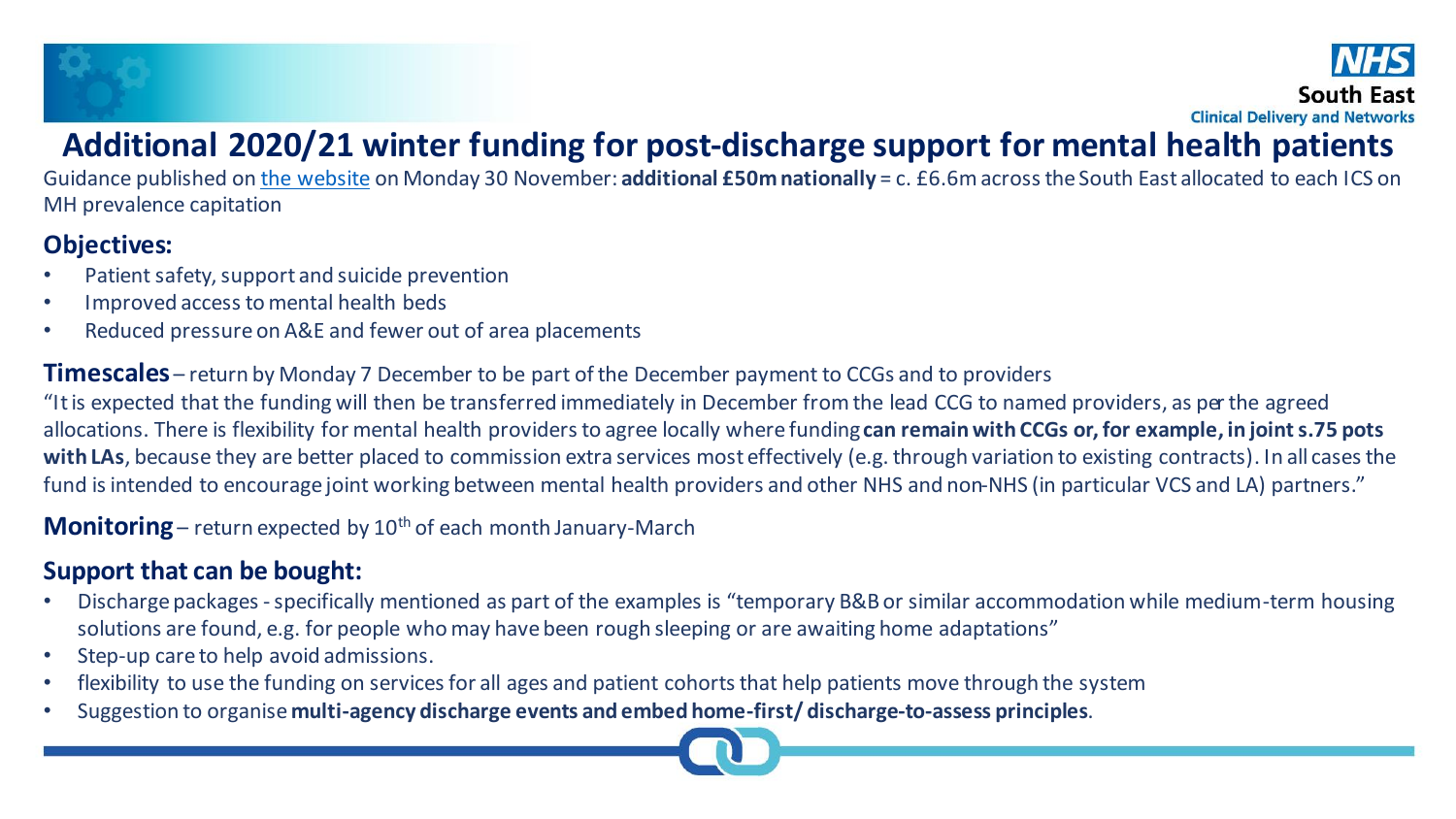



### **REMINDER**

The *help us help you* campaign is now out and the MH support campaign over winter will be launched soon - both of which include the [urgent MH page on NHS.UK](https://www.nhs.uk/using-the-nhs/nhs-services/mental-health-services/where-to-get-urgent-help-for-mental-health/) with the postcode finder for local 24/7 mental health crisis helplines.



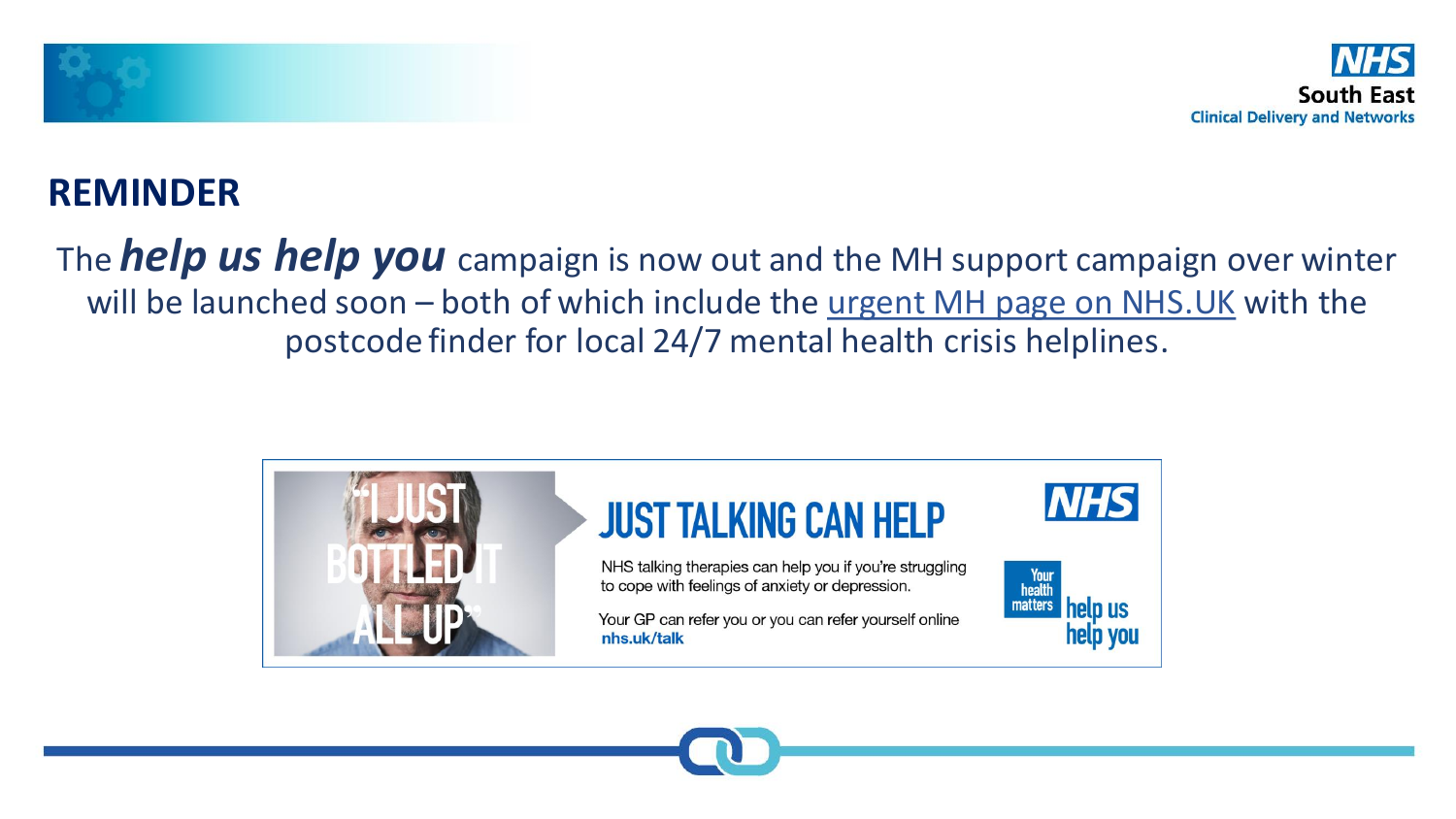



## **Links to previous webinars: all the previous webinars are available to view at**

https://www.southeastclinicalnetworks[.nhs.uk/homelessness-and-rough-sleeping/](https://www.southeastclinicalnetworks.nhs.uk/homelessness-and-rough-sleeping/)

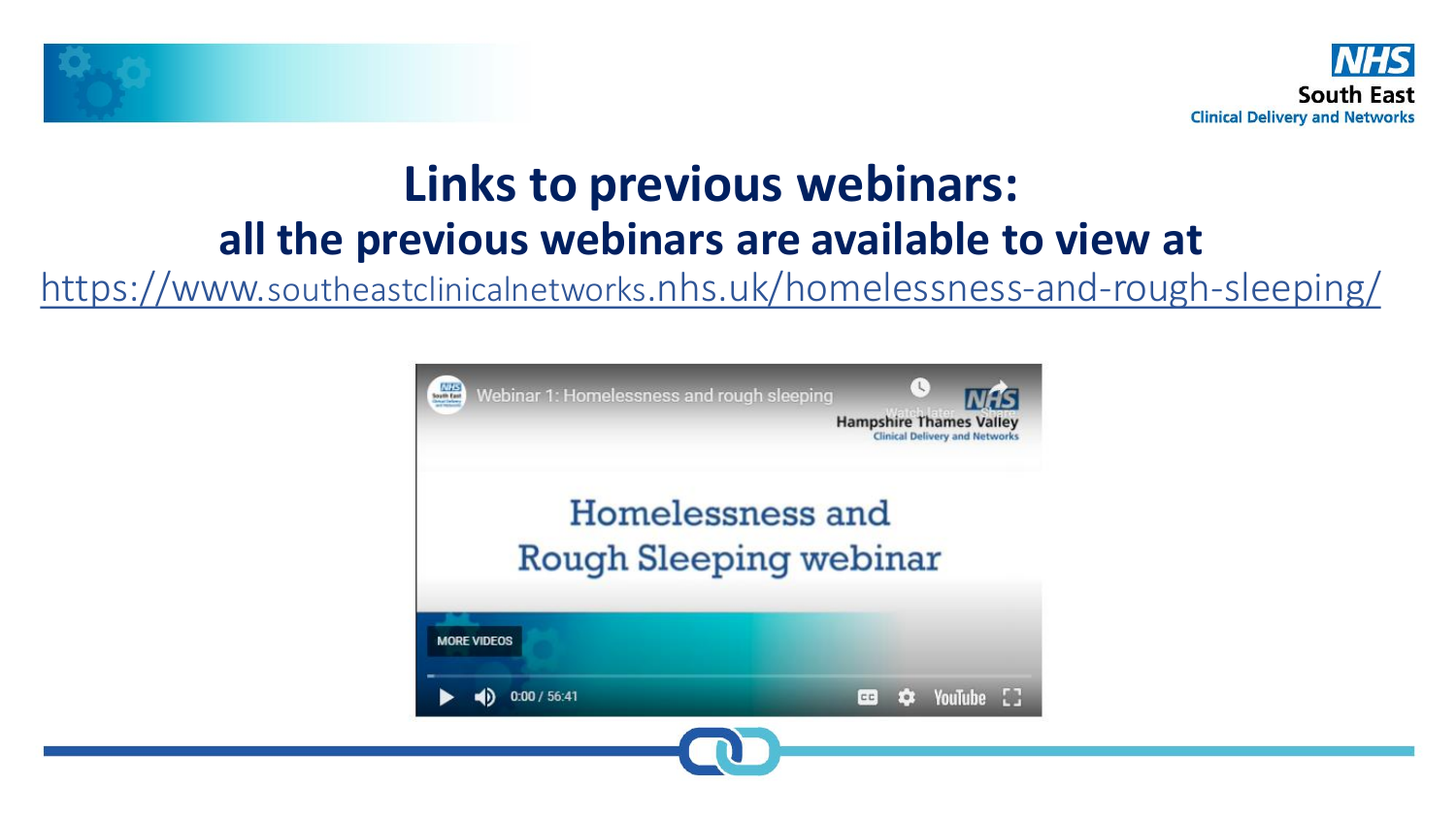



# Q&A, discussion and AOB